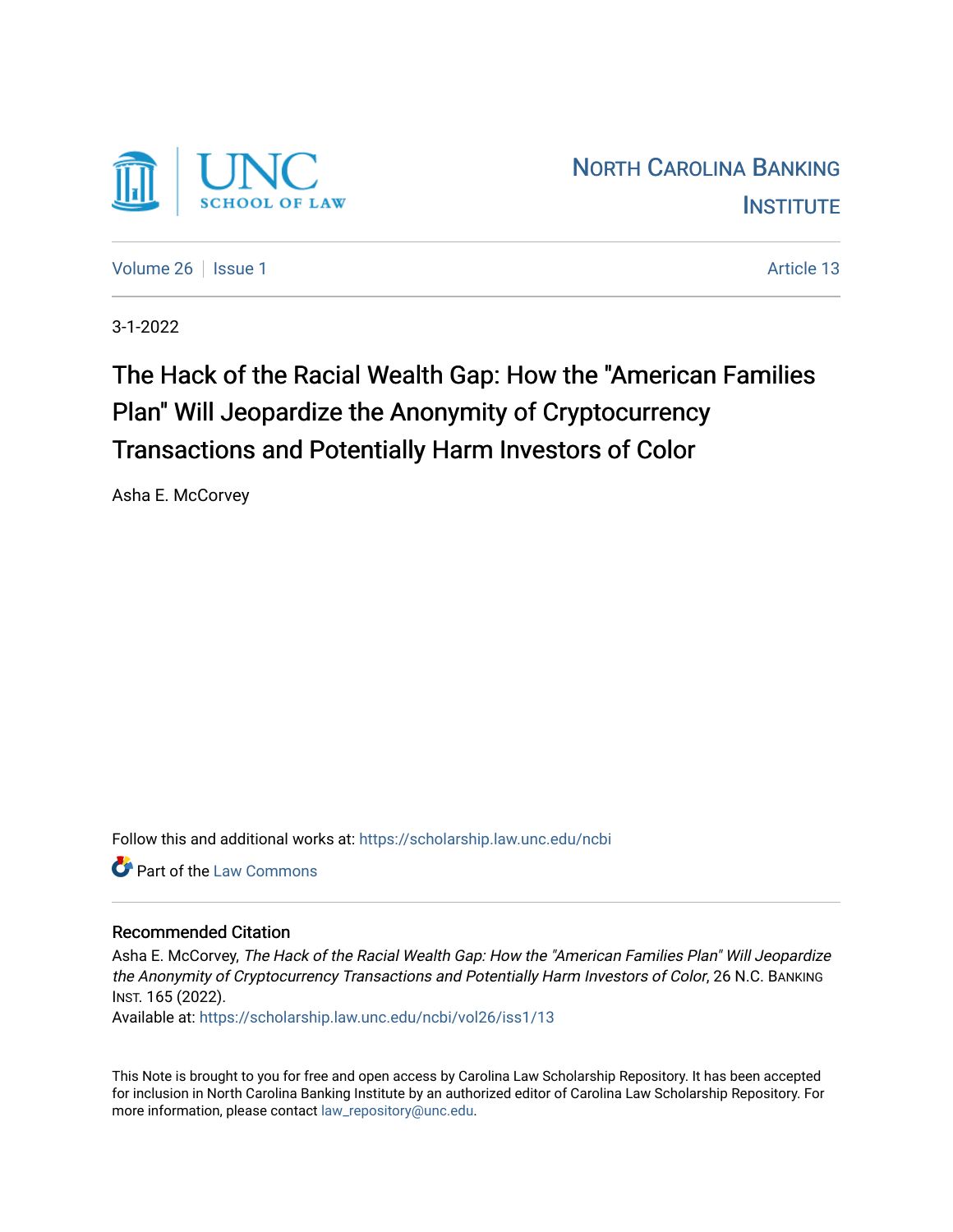# **The Hack of The Racial Wealth Gap: How The "American Families Plan" Will Jeopardize the Anonymity of Cryptocurrency Transactions and Potentially Harm Investors of Color**

#### I. INTRODUCTION

As technology becomes more entwined with the financial services industry, federal and state governments have increasingly attempted to regulate a type of currency that is shrouded in anonymity.<sup>1</sup> Cryptocurrencies ("cryptos") are digital currencies that lack a central regulating authority and rely on cryptography to secure transactions.<sup>2</sup> Government officials, academics, and concerned investors have recently called for the regulation of cryptos<sup>3</sup> for a myriad of reasons, including the evasion of government regulations by crypto investors, <sup>4</sup> the volitive and explosive growth of the market value of crypto,<sup>5</sup> and the environmental

 <sup>1.</sup> *See* Christina Pazzanese, *Regulators Put Cryptocurrency in Crosshairs*, HARV. GAZETTE (Sep. 29,

<sup>2021),</sup> https://news.harvard.edu/gazette/story/2021/09/regulating-the-unregulated-

cryptocurrency-market [https://perma.cc/6PY6-5C28] ("The U.S. Treasury said this week it will sanction a cryptocurrency exchange for the first time for facilitating ransomware payments . . . [a]nd the U.S. Securities and Exchange Commission is also pushing for greater enforcement.").

<sup>2.</sup> *Cryptocurrency*, Merriam-Webster's Dictionary, https://www.merriamwebster.com/dictionary/cryptocurrency [https://perma.cc/B8VQ-WSH7] (last visited Feb.1, 2022).

<sup>3.</sup> *See* Paul Kiernan, *Crypto 'Wild West' Needs Stronger Investor Protections, SEC Chief Says*, WALL ST. J. (Aug. 3, 2021, 6:21 p.m.), https://www.wsj.com/articles/sec-willpolice-cryptocurrencies-to-maximum-possible-extent-chair-gary-gensler-says-11628007567 [https://perma.cc/L678-QR3F] (noting that the Securities & Exchange Commissioner Chairman, Gary Gensler, has announced that crypto regulation in order to protect investors is a priority for the regulatory agency).

<sup>4.</sup> *See Report of the Attorney General's Cyber Digital Task Force*, DEPT. OF JUST. 1, 1 (Oct. 2020), https://www.justice.gov/archives/ag/page/file/1326061/download [https://perma.cc/SFP9-PLAB] (explaining that the use of crypto in facilitating illicit drug activity on the Dark Web is steadily increasing and that "while terrorist use of cryptocurrency is still evolving, certain terrorist groups have solicited cryptocurrency donations running into the millions of dollars via online social media campaigns").

<sup>5.</sup> *See* Vildana Bajric & Cecile Gutscher, *Bitcoin's Biggest Jump Since July Leaves Traders Speculating Why*, BLOOMBERG (Oct. 1, 2021, 7:18 AM), https://www.bloomberg.com/news/articles/2021-10-01/bitcoin-jumps-amid-renewedoptimism-about-regulatory-pressure [https://perma.cc/2BN5-PEGQ] (noting that the market value of Bitcoin rose by almost 10% and the Bloomberg Galaxy Crypto Index by nearly 8.9% in early October 2021).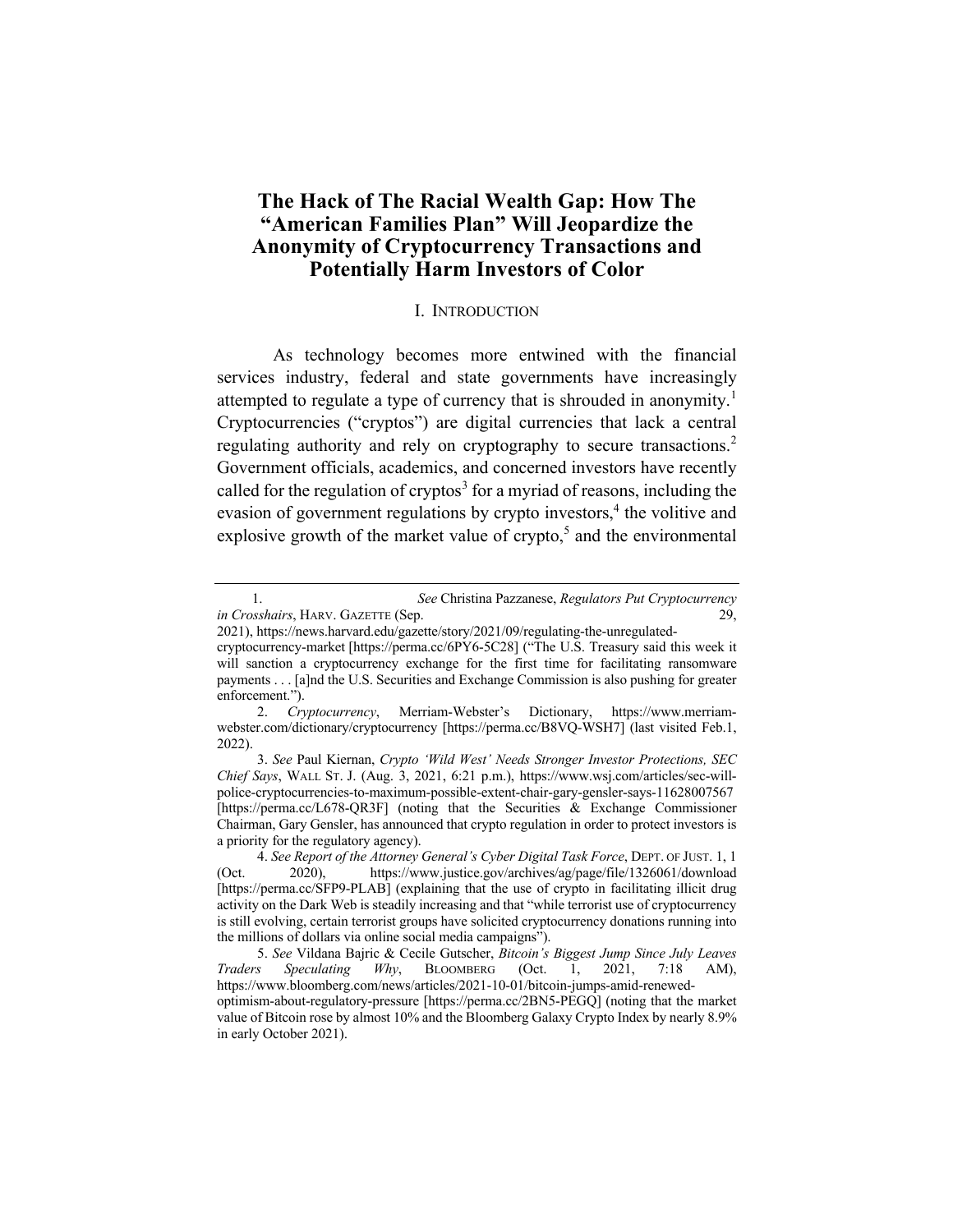impact<sup>6</sup> that accompanies "mining" crypto.<sup>7</sup> Consequently, government agencies from around the world are conceiving innovative ideas on how to regulate a market that was arguably created to avoid such rigid oversight. 8

In April 2021, the Biden Administration announced extended regulations aimed at creating a more comprehensive legal structure for digital currencies.<sup>9</sup> President Biden's proposal, the American Families Plan ("The A.F.P."), is a robust and comprehensive series of reforms meant to ensure a more equitable tax system and enable the upward mobility of children and families.<sup>10</sup> The A.F.P. and the accompanying American Jobs Plan, President Biden's infrastructure scheme, are purported to be "once-in-a-generation-investments" into the future of the

<sup>6.</sup> *See* Katie Martin & Billy Nauman, *Bitcoin's Growing Energy Problem: 'It's a Dirty Currency'*, FIN. TIMES (May 20, 2021), https://www.ft.com/content/1aecb2db-8f61-427ca413-3b929291c8ac [https://perma.cc/RME5-PXQW] (explaining that Cambridge University's Bitcoin Electricity Consumption index has estimated that Bitcoin mining consumes on average 133.68 terawatts hours of electricity a year, which is more than the country of Sweden's electricity usage in 2020); *see also Bitcoin network Power Demand*, Cambridge Bitcoin Electricity Consumption Index, UNIV. OF CAMBRIDGE, https://ccaf.io/cbeci/index [https://perma.cc/VD4Y-CEQH] (last visited Feb 5. 2022) (providing data on the power consumption of the Bitcoin network every 24 hours).

<sup>7.</sup> *See What to Know About Cryptocurrency and Scams*, FTC, https://www.consumer.ftc.gov/articles/what-know-about-cryptocurrency-and-scams [https://perma.cc/43S4-9SXS] (last visited Oct. 3, 2021) (providing information that "mining" refers to the process in which users can attain or each cryptocurrency through solving complex mathematical equations through computer processing unit(s)).

<sup>8.</sup> *See* Global Future Council on Cryptocurrencies, *Navigating Cryptocurrency Regulation: An Industry Perspective on the Insights and Tools Needed to Shape Balanced Crypto Regulation,* WORLD ECON. F., 1, 7 (Sept. 2021), https://www3.weforum.org/docs/WEF\_Navigating\_Cryptocurrency\_Regulation\_2021.pdf [https://perma.cc/MUT8-TQLW] ("Regulators and policy-makers around the globe are continuously evaluating how best to address the specific and sometimes novel issues posed by cryptocurrencies . . . The regulatory landscape for cryptocurrencies continues to evolve as there is increased interest in and usage of the asset class.").

<sup>9.</sup> *See The American Families Plan Tax Compliance Agenda*, DEPT. OF THE TREASURY 1, 20 (May 2021), https://home.treasury.gov/system/files/136/The-American-Families-Plan-Tax-Compliance-Agenda.pdf [https://perma.cc/YN45-WU5G] ("President Biden recently proposed the American Families Plan, advancing comprehensive and necessary investments in American children and families . . . the President also proposed a set of tax compliance measures to foster a tax system where Americans pay the taxes they owe.").

<sup>10.</sup> *See FACT SHEET: The American Families Plan*, WHITE HOUSE (Apr. 28, 2021), https://www.whitehouse.gov/briefing-room/statements-releases/2021/04/28/fact-sheet-theamerican-families-plan/ [https://perma.cc/A4HP-8473] (noting that "[t]he American Jobs Plan and the American Families Plan are once-in-a-generation investments in our nation's future . . . The American Families Plan is an investment in our children and our families . . .").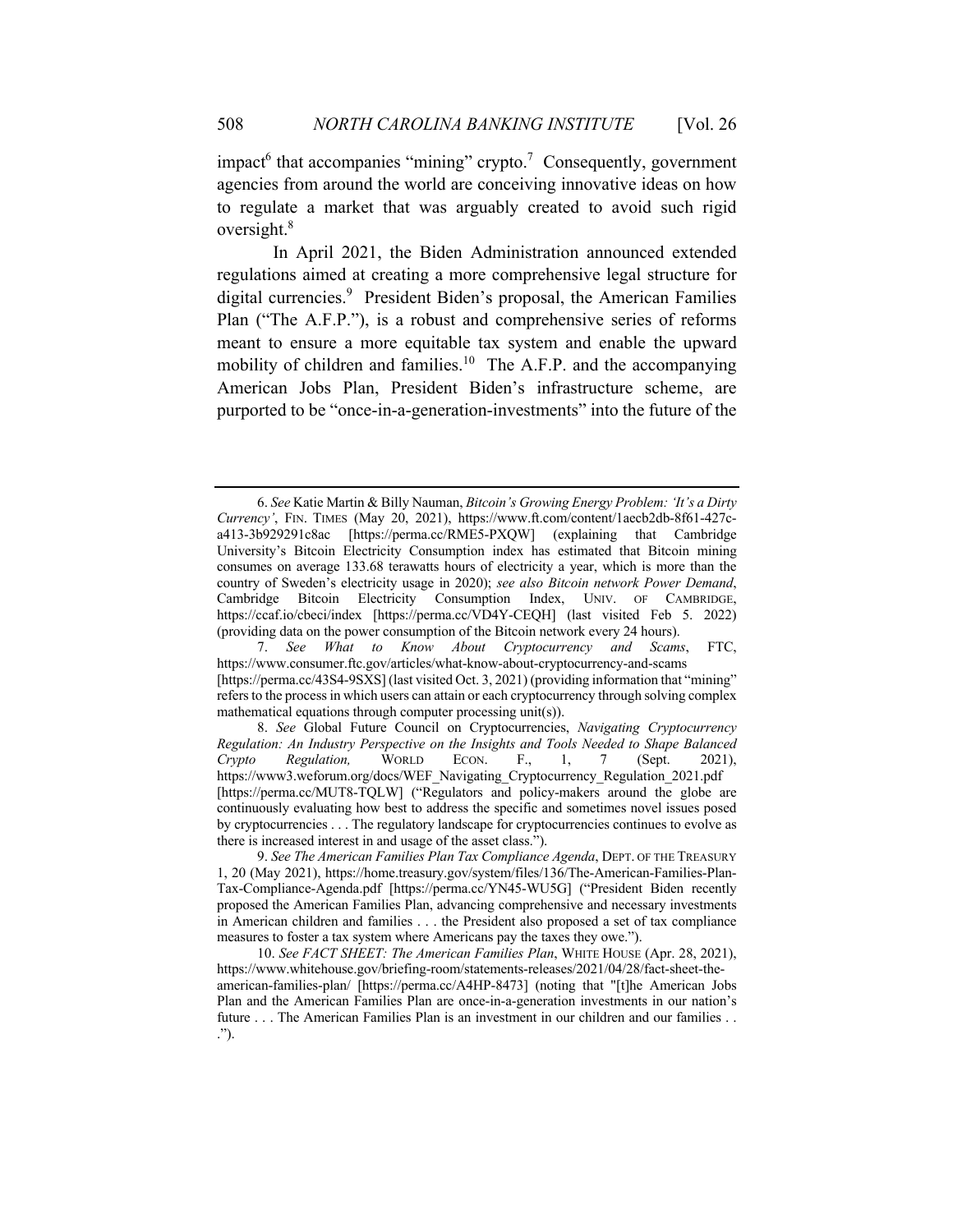country.11 President Biden has since consolidated these proposals into "The Build Back Better Framework."<sup>12</sup>

The A.F.P. includes the "Tax Compliance Agenda" which proposes increased regulatory oversight of digital currencies by subjecting financial transactions, including crypto asset exchanges, to third-party reporting.<sup>13</sup> Specifically, the proposal would require that these asset exchanges provide "comprehensive information reporting on the inflows and outflows of financial accounts" which would also extend the scope of broker information reporting.<sup>14</sup> The proposed reforms in the Tax Compliance Agenda reflect the federal government's desire to regulate the crypto market in order to assist in achieving some of its broader policy goals and to also subject crypto transactions to the same rules as traditional currency.<sup>15</sup>

Specifically, the Biden Administration stipulates that the proposed changes to tax form reporting would significantly increase the effectiveness of the Internal Revenue Service ("IRS") by encouraging

<sup>11.</sup> *Id*.

<sup>12.</sup> See *FACT SHEET: President Biden's Build Back Better Agenda Will Deliver Historic Investments in American Families and Communities*, WHITE HOUSE (Aug. 13, 2021), https://www.whitehouse.gov/briefing-room/statements-releases/2021/08/13/fact-sheetpresident-bidens-build-back-better-agenda-will-deliver-historic-investments-in-americanfamilies-and-communities/ [https://perma.cc/EA87-QTR2] (noting that "[t]he Build Back Better Agenda includes President Biden's American Families Plan and key elements of the American Jobs Plan that were not included in the Bipartisan Infrastructure Deal"); *see also*  Build Back Better Act, H.R. 5376, 117th Cong. § 138151 (2021) (referring to the Build Back Better Act sponsored by Rep. Yarmuth (D-KY-3) that outlines new tax reporting schemes for cryptos).

<sup>13.</sup> *See* DEPT. OF THE TREASURY, *supra* note 9, at 19 ("The new reporting regime would build from the framework of the Form 1099-INT reports that taxpayers already receive from financial institutions when they earn more than \$10 in interest from a bank, brokerage, or other financial institution . . . The reporting regime would also cover foreign financial institutions and crypto asset exchanges and custodians.").

<sup>14.</sup> *Introduce Comprehensive Financial Account Reporting to Improve Tax Compliance*, General Explanations of the Administration's Fiscal Year 2022 Revenue<br>Proposals, DEPT. OF THE TREASURY 1, 88–94 (May 2021), Proposals, DEPT. OF THE TREASURY 1, 88-94 (May 2021), https://home.treasury.gov/system/files/131/General-Explanations-FY2022.pdf

<sup>[</sup>https://perma.cc/86RJ-76QT] [hereinafter *Improving Tax Compliance*] (last visited Sept. 19, 2021).

<sup>15.</sup> *See* Laura Saunders, *The IRS is Coming for Crypto Investors Who Haven't Paid Their Taxes*, WALL ST. J. (May 14, 2021, 5:30 AM), https://www.wsj.com/articles/bitcoinirs-comes-for-crypto-investors-who-havent-paid-their-taxes-11620937095

<sup>[</sup>https://perma.cc/QJ2X-Z3KA] ("While brokerage firms have to report many stock sales and other information to the IRS so it can check tax compliance, there's little to no such reporting required of crypto exchanges currently. This lack of reporting can make bitcoin, ether and other cryptocurrencies attractive to criminals and tax evaders, and the IRS is determined to go after them.").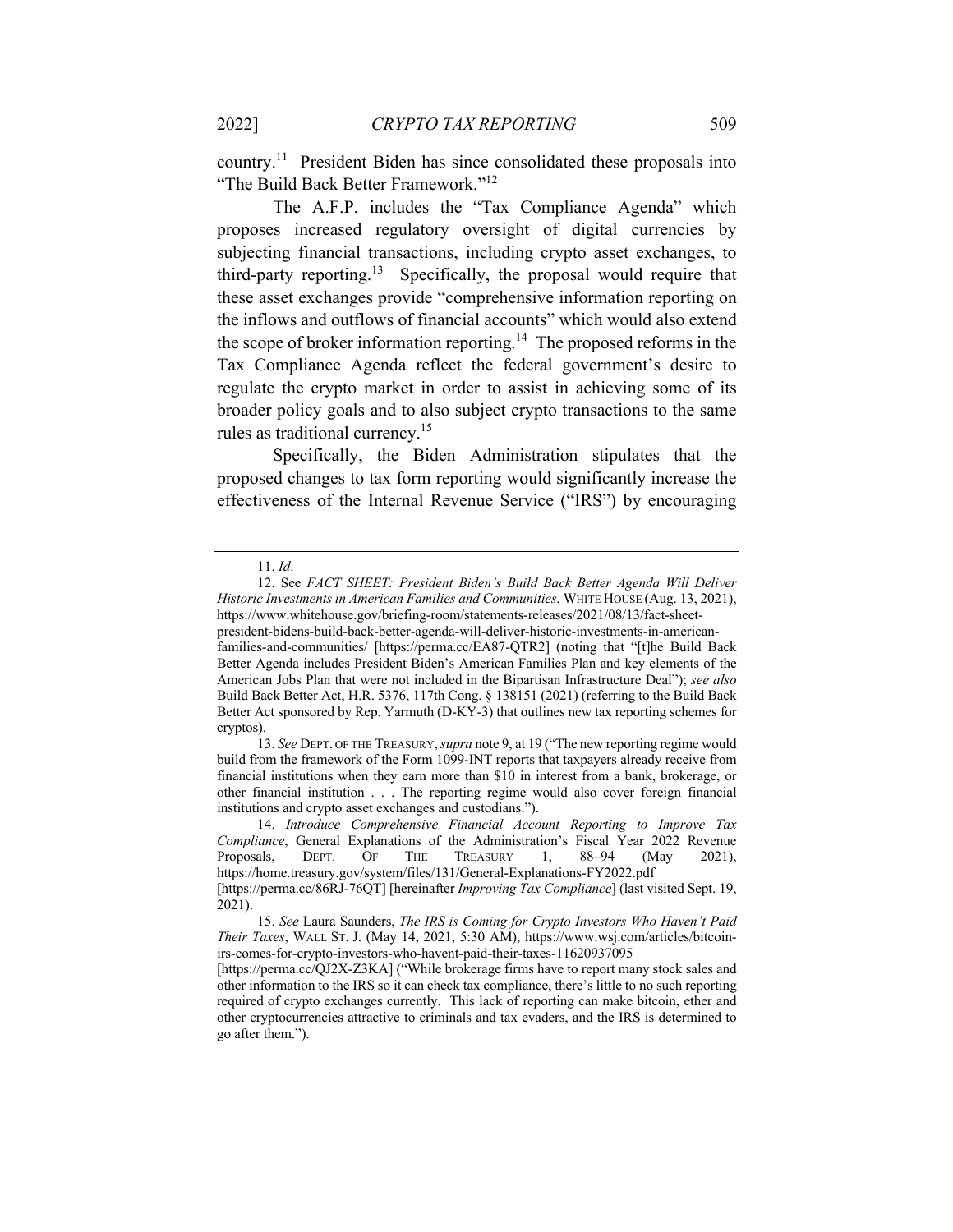voluntary compliance.<sup>16</sup> In a June 2021 appearance before the Senate Finance Committee, IRS Commissioner Charles Rettig emphasized the necessity of increased measures, stating that a significant portion of profits from crypto investments are underreported since many cryptos "are designed to stay off the radar screens."<sup>17</sup> The IRS reporting scheme would work in tandem with or function as an extension of crypto regulations proposed by other government agencies.<sup>18</sup> For example, on page twenty-one of the Tax Compliance Agenda, the Financial Crimes Enforcement Network, ("FinCEN"), has recommended that "unhosted" crypto wallets should be subject to detailed reporting for transactions greater than \$10,000 that involve organizations regulated by the Bank Secrecy Act similar to a "Form 8300 designed to combat Money Laundering."<sup>19</sup> Gary Gensler, Chairman of the Security and Exchange

<sup>16.</sup> *See* DEPT. OF THE TREASURY*, supra* note 9, at 2 ("The IRS will be able to deploy this new information to better target enforcement activities, increasing scrutiny of wealthy evaders and decreasing the likelihood that fully compliant taxpayers will be subject to costly audits. As a result, voluntary compliance will rise through deterrence as would-be tax evaders realize that the IRS has an additional lens into previously unreported income streams.").

<sup>17.</sup> *See* David Lawder, *U.S. IRS Chief Ask Congress for Authority to Collect Cryptocurrency Transfer Data*, REUTERS (June 8, 2021, 4:28 PM), https://www.reuters.com/business/us-irs-chief-says-needs-congressional-authoritycryptocurrency-reporting-2021-06-08/ [https://perma.cc/A9WA-4TUC] ("The Biden administration has targeted the volatile crypto asset markets for capital gains tax collections, and to crack down on illicit uses of such digital currencies, which have been demanded increasingly by perpetrators of ransomware attacks on corporate computer networks.").

<sup>18.</sup> *See* Claire Ballentine et al., *Crypto Investors Get Ready for More Taxes – But Clearer Rules*, BLOOMBERG (July 31, 2021, 9:30 AM), https://www.bloomberg.com/news/articles/2021-07-31/taxes-on-bitcoin-congress-pushes-tomake-sure-traders-report-pay-irs [https://perma.cc/JEZ4-CBCC] (noting that "[a] new push by Congress to require crypto brokers to report transactions to the Internal Revenue Service could create some unwelcome tax bills but could clarify rules for traders and users of Bitcoin and other digital tokens, potentially strengthening the system in the long run . . . The measures add to increased scrutiny the IRS has recently applied to traders of Bitcoin, Ethereum and other digital assets").

 <sup>19.</sup> *See* Ballard Spahr, *As Treasury Eyes Crypto in Tax Compliance Agenda, Reporting Obligations May Increase -Including a Crypto "Form 8300" for Transactions over \$10K*, JD SUPRA (June 3, 2021), https://www.jdsupra.com/legalnews/as-treasury-eyes-crypto-in-tax-1170199 [https://perma.cc/4HMG-YTL6] (noting that the American Families Plan Tax Compliance Agenda urges the providing of resources to further aid in curbing tax evasion and proposed reforms to "shed light on previously opaque income sources . . ."); *see also* 31 U.S.C. § 5303 (explaining that The Bank Secrecy Act requires financial institutions, including banks located in the United States, to produce various records and reports on financial transactions to assist in protecting against international terrorism).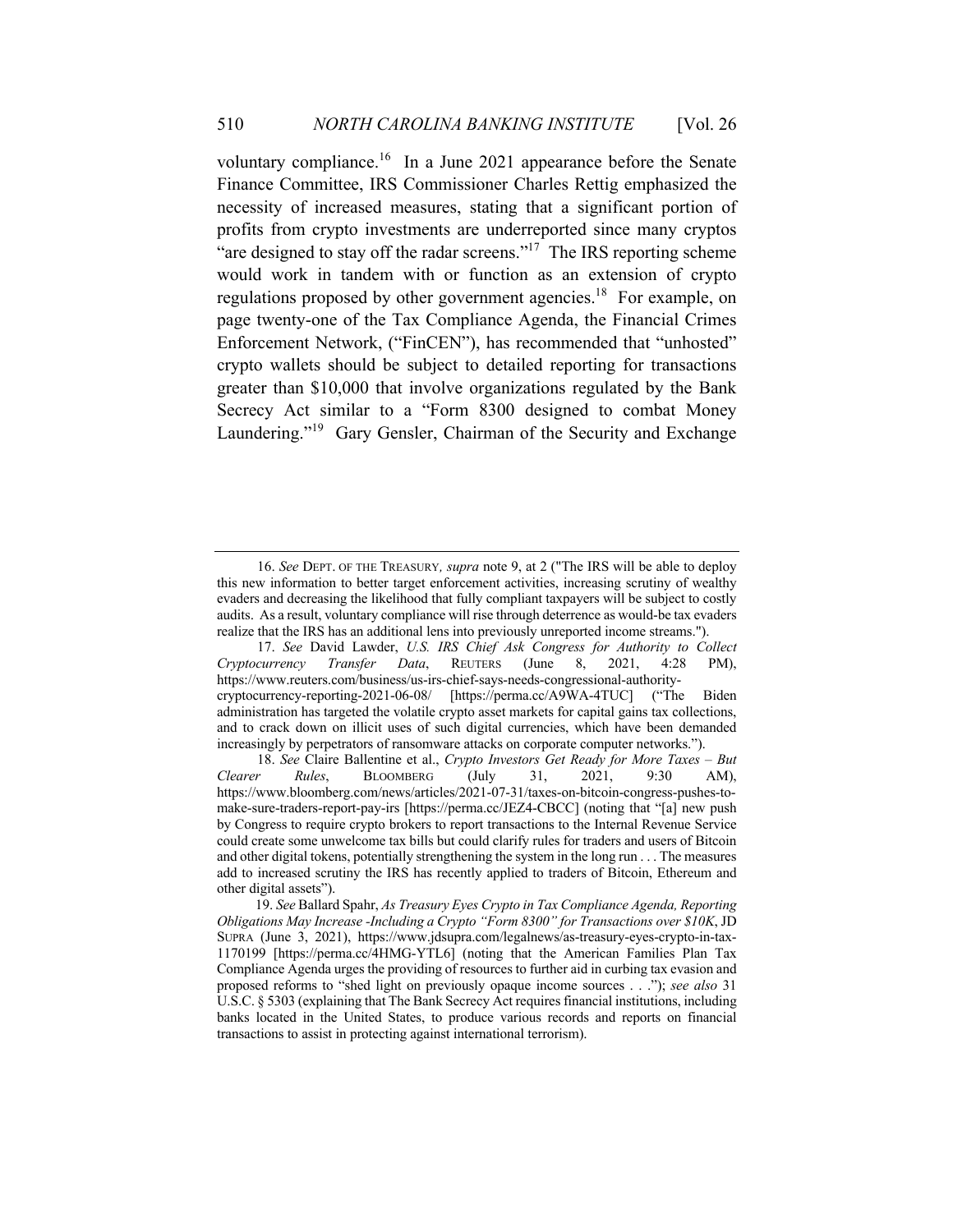Commission (the "SEC"), has also stated that the "Wild West" nature of the crypto market requires government action. $20$ 

Although the Biden Administration has previously stated that one of primary goals of the A.F.P. is to enable upward economic mobility, scholars and policymakers have expressed concern with the potential privacy implications that accompany the Tax Compliance Agenda.<sup>21</sup> In September 2021, more than 100 U.S. Representatives signed a letter sent to the IRS Commissioner, the U.S. Secretary of Treasury, and congressional leaders to express concern about the tax provision in the A.F.P.<sup>22</sup> Specifically, congressional lawmakers reported that Biden's proposed reforms for financial institution reporting and other "financial services providers" will not "substantially aid" in closing of the "tax gap<sup>323</sup> and instead will infringe on the privacy of American citizens.<sup>24</sup> In addition, the Blockchain Association, Coinbase, and several other private

21. *See* Chantelle Meyer, *Financial Reporting Component of American Families Plan Causes Concerns*, SIUSLAW NEWS (Sept. 29, 2021), https://thesiuslawnews.com/article/financial-reporting-component-of-american-familiesplan-causes-concerns [https://perma.cc/XKP9-VBBE] (explaining that Ron Green, CEO and President of the Oregon Pacific Bank stated that the "complete plan would grow the IRS 10 percent a year, both in revenue and personnel . . . [this] would exacerbate the IRS' current employee needs, as it has been one of the many organizations impacted by staffing during the pandemic").

24. Letter from Mark Green, *supra* note 22.

<sup>20.</sup> Eric Lipton et al., *Regulators Racing Toward First Major Rules on Cryptocurrency*, N.Y. TIMES (Sept. 23, 2021) https://www.nytimes.com/2021/09/23/us/politics/cryptocurrency-regulators-rules.html [https://perma.cc/L5RK-SJKU]; *see also* Chair Gary Gensler, *Testimony Before the United States Senate Committee on Banking, Housing, and Urban Affairs*, U.S. SEC. & EXCH. COMM'N (Sept. 14, 2021), https://www.sec.gov/news/testimony/gensler-2021-09-14 [https://perma.cc/HH5A-N8TF] ("Currently, we just don't have enough investor protection in crypto finance, issuance, trading, or lending. Frankly, at this time, it's more like the Wild West or the old world of 'buyer beware' that existed before the securities laws were enacted. This asset class is rife with fraud, scams, and abuse in certain applications.").

<sup>22.</sup> *See* Letter from Mark Green, U.S. Representative for TN-7 to The Honorable Nancy Pelosi, U.S. Speaker of the House (Sept. 13, 2021), https://markgreen.house.gov/\_cache/files/6/e/6e481155-3eed-4a65-a5b3-

ea5ef1741182/638C3C604055A2598CC793DDC725E3DF.repmarkgreen-irs-letter.pdf

<sup>[</sup>https://perma.cc/KW4F-799H] [hereinafter Letter from Mark Green] (noting that "[n]ot only would such an overly comprehensive IRS database require significant resources to build, maintain, and protect, but it would make the personal financial data of millions of Americans vulnerable to attack . . . This overreaching proposal, if adopted, would further exacerbate banked/unbanked/underbanked divides").

<sup>23.</sup> The "tax gap" refers to the nominal difference in between the taxes paid and the actual amount of taxes owed by all American taxpayers on an annual basis. The U.S. Department of Treasury estimates this number frequently which is subsequently published by the IRS. *Primer: Understanding the Tax Gap*, COMM. FOR A RESPONSIBLE BUDGET (June 17, 2021), https://www.crfb.org/blogs/primer-understanding-tax-gap [https://perma.cc/M9TL-T7HX].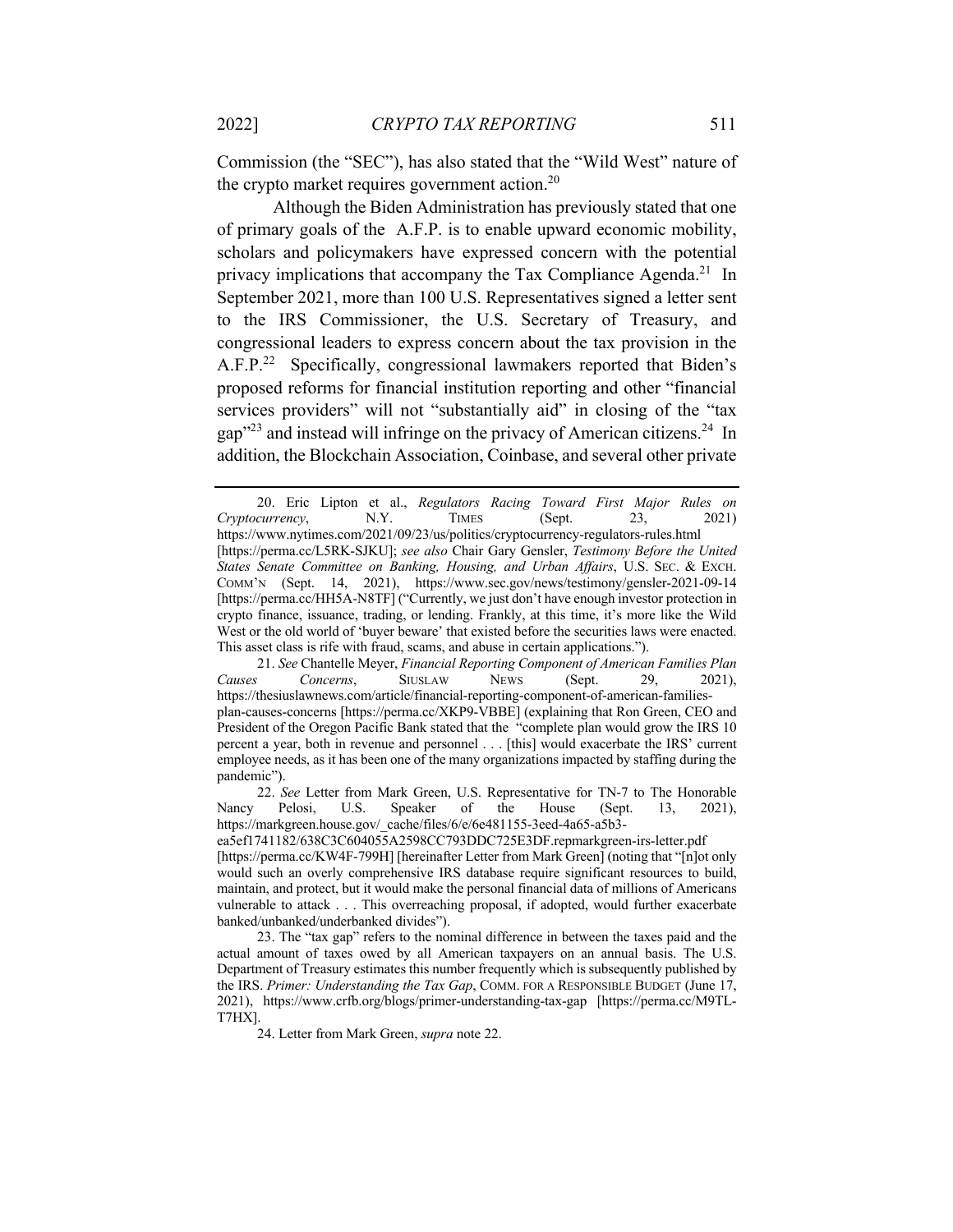organizations wrote in a statement that the proposed regulations could cause an increase in "financial surveillance."<sup>25</sup> Key crypto stakeholders, including private firms and organizations that advocate for the digital rights of individuals, have also expressed concern with the regulations proposed in the A.F.P. and American Jobs Plans, with some positing that Biden's plans have untenable requirements that will have negative consequences on crypto creators.<sup>26</sup> By focusing on the strengthening of IRS compliance to curtail tax evasion, the government could also harm American crypto investors.<sup>27</sup>

The proposed regulations may also have an adverse effect on minority investors. The novelty and relatively simple learning curve of crypto has attracted an increasingly large number of investors of color.<sup>28</sup> According to a June 2021 poll conducted by the University of Chicago, more than 44% of crypto investors are persons of color, with some viewing virtual currencies as the key to generating wealth for people that have been excluded from traditional wealth-building opportunities (i.e., the stock market).<sup>29</sup> Specifically, some experts believe that crypto investments can assist in closing the racial wealth gap between black and white families which has exponentially increased to a staggering estimated \$154,000 per family since 1992.<sup>30</sup>

 30. *See The Economic Impact of Closing the Racial Wealth Gap*, MCKINSEY & CO., https://www.mckinsey.com/industries/public-and-social-sector/our-insights/the-economic-

<sup>25.</sup> Taylor Hatmaker, *Crypto Community Slams 'Disastrous New Amendment to Biden's Big Infrastructure Bill*, TECHCRUNCH (Aug. 6, 2021, 4:38 PM), https://techcrunch.com/2021/08/06/crypto-biden-amendment-infrastructure-bill-proof-ofwork/ [https://perma.cc/YE4T-NYNK].

<sup>26.</sup> *See id*. ("In a joint letter about the bill's text, Square, Coinbase, Ribbit Capital and other stakeholders warned of 'financial surveillance' and unintended impacts for cryptocurrency miners and developers.").

<sup>27.</sup> *See* Emma Newberry, *Cryptocurrency CEO Sounds a Warning for Investors*, THE ASCENT (July 21, 2021), https://www.fool.com/the-ascent/buyingstocks/articles/cryptocurrency-ceo-sounds-a-warning-for-investors/ [https://perma.cc/T54J-GYK6] ("Jesse Powell, CEO of crypto exchange Kraken, warned the government might tighten its cryptocurrency rules . . . [he] is concerned that increased regulation might hurt cryptocurrencies.").

<sup>28.</sup> Nicolas Vega, *Women and Investors of Color Seem to Prefer Cryptocurrency Over Traditional Stocks – Here's Why*, CNBC (July 23, 2021, 2:48 PM), https://www.cnbc.com/2021/07/23/why-underrepresented-groups-seem-to-prefer-cryptoover-stocks.html [https://perma.cc/3MKK-F4ZG].

<sup>29.</sup> *See* Janell Ross, *Inside the World of Black Bitcoin, Where Crypto Is About Making More Than Just Money*, TIME (Oct. 15, 2021), https://time.com/6106706/bitcoin-blackinvestors/ (on file with author) (providing data which "indicate[s] that surveys indicate that people of color are investing in cryptocurrency in ways that outpace or equal other groups something that can't be said about most financial products").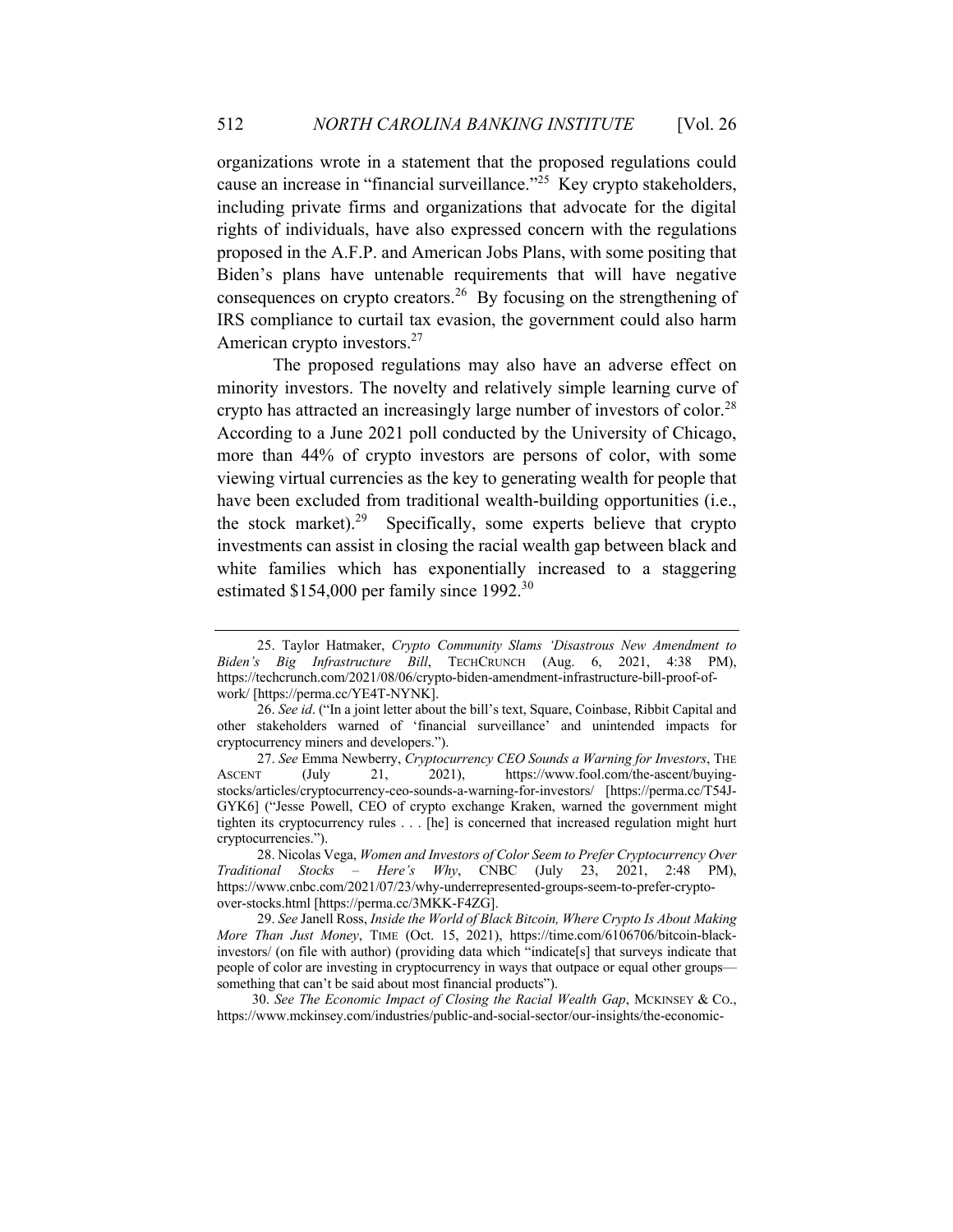This Note is divided into three segments and will explore how the federal government is responding to the rise in cryptos. Specifically, the Note details how the A.F.P.'s Tax Compliance Agenda will increase oversight of anonymous crypto transactions. Part I will focus on the history of digital currencies and their current role in worldwide financial markets.<sup>31</sup> Part II will explore the potential effect that President Biden's American Families Plan will have on cryptos, if enacted.<sup>32</sup> Part III explores how the increased reporting of crypto assets erodes the anonymity principles at the core of digital currency.33 Part IV introduces a policy argument that the A.F.P. potentially undermines its goal by imposing burdensome regulations that negatively impact crypto investors of color, many of whom already experience significant barriers in traditional forms of investment.<sup>34</sup> Finally, Part V will conclude this Note by summarizing the legal argument and providing an update on current legislation. $35$ 

#### II. THE ORIGIN OF CRYPTOS

#### *A. Defining Cryptos*

The IRS defines crypto, which can be considered a subset of virtual currencies, as a "digital representation of value that functions as a medium of exchange, a unit of account, and/or a store of value."36 Cryptos rely on blockchain technology, a form of a "shared, immutable

impact-of-closing-the-racial-wealth-gap [https://perma.cc/DMQ9-KVJZ] (noting that burdensome financial investment laws enacted by the SEC and other federal agencies have also contributed to the furtherance of the racial wealth gap); *see also* Mariah Lichtenstern*, Investors Still Engage in Racist Redlining. Why Haven't We Done Something About It?*, FORTUNE (Jan. 6, 2021, 7:00 PM), https://fortune.com/2021/01/06/redlining-black-latinxentrepreneurship-investment-sec/ [https://perma.cc/AB3Y-WSZZ] (noting that certain SEC regulations "keep most Black and Latinx people out of opportunities to create generational wealth through entrepreneurship and investing just as effectively as redlining kept them from building wealth in real estate").

 <sup>31.</sup> *Infra* Part I.

 <sup>32.</sup> *Infra* Part II.

 <sup>33.</sup> *Infra* Part III.

 <sup>34.</sup> *Infra* Part IV.

 <sup>35.</sup> *Infra* Part V.

 <sup>36.</sup> *Virtual Currencies*, INTERNAL REVENUE SERV., https://www.irs.gov/businesses/small-businesses-self-employed/virtual-currencies [https://perma.cc/2RTK-HJDC] (last visited Feb. 2, 2022).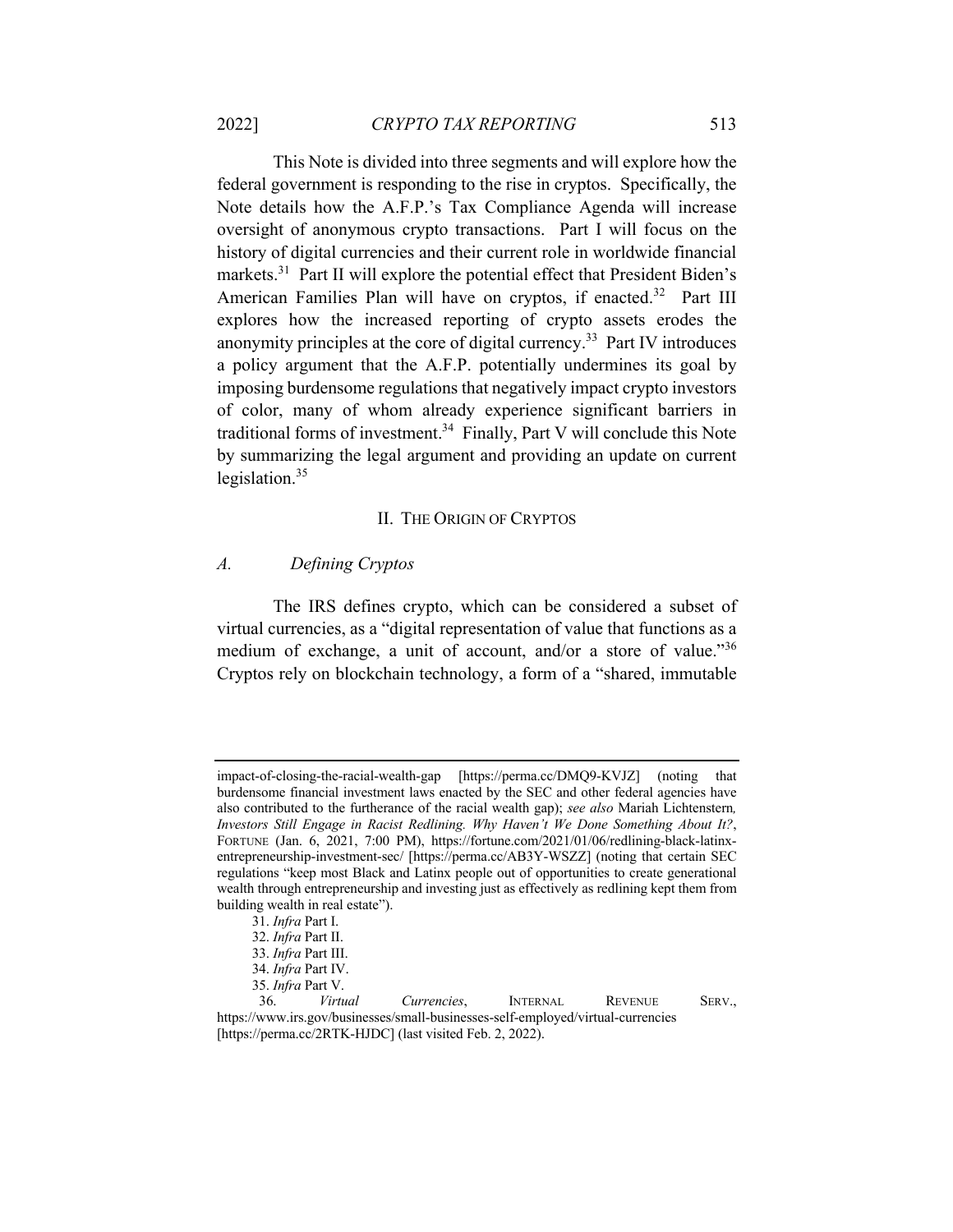ledger<sup>37</sup> to assist with the recording of securing transactions and asset tracking.38 Unlike fiat currency, a form of legal tender that is recognized by government authorities as a "trusted medium<sup>[]</sup> of exchange,"<sup>39</sup> the majority of cryptos do not have such a centralized authority.40 The legitimacy of fiat currency is based on the issuing government's creditworthiness,<sup>41</sup> and its value is determined by its status and faith as legal tender rather than by a set commodity such as gold or silver.<sup>42</sup> Although fiat currencies generally benefit from more stability than other types of currencies, market fluctuation can still render them volatile as witnessed in the 2008 Global Financial Crisis.<sup>43</sup> In the absence of such a legal guarantee, cryptos employ cryptography<sup>44</sup> to ensure the security of their financial transactions, $45$  and blockchain technology can assist users with confirming the security of these transactions which assists in the

39. *Fiat v. Virtual Currency*, TEX. STATE SEC. BD., https://www.ssb.texas.gov/fiat-vvirtual-currency [https://perma.cc/A6YN-HAH8] (last visited Feb. 5, 2022).

<sup>37.</sup> Immutability refers to the ability of a blockchain to remain "unaltered and unchanged" which is important for confirming and securing transactions. E.C. Council, *What is Blockchain Immutability and How Does It Help*, EC-COUNCIL BLOG, https://blog.eccouncil.org/what-is-blockchain-immutability-and-how-does-ithelp/#:~:text=Immutability%20can%20be%20referred%20to,to%20keep%20the%20data% 20unaltered [https://perma.cc/5QP9-HPGR] (last visited Feb. 2, 2022).

<sup>38.</sup> *See What is Blockchain Technology?*, IBM, https://www.ibm.com/topics/what-isblockchain [https://perma.cc/7KH8-C6BC] ("Blockchain is ideal for delivering that information because it provides immediate, shared and completely transparent information stored on an immutable ledger that can be accessed only by permissioned network members. A blockchain network can track orders, payments, accounts, production and much more. And because members share a single view of the truth, you can see all details of a transaction end to end, giving you greater confidence, as well as new efficiencies and opportunities.").

<sup>40.</sup> Merriam-Webster's Dictionary, *supra* note 2.

<sup>41.</sup> *See What is Fiat Money*?, CORP. FIN. INST., https://corporatefinanceinstitute.com/resources/knowledge/economics/fiat-money-currency/ [https://perma.cc/E23T-M6AN] (noting that "[t]raditionally, currencies were backed by physical commodities such as silver and gold, but fiat money is based on the creditworthiness of the issuing government").

<sup>42.</sup> *Function of Money – The Economic Lowdown Podcast Series*, FED. RES. BANK OF ST. LOUIS, https://www.stlouisfed.org/education/economic-lowdown-podcast-series/episode-9-functions-of-money [https://perma.cc/6F44-RXSJ].

<sup>43.</sup> *See* CORP. FIN. INST., *supra* note 41 (noting that "[a]lthough fiat money is viewed as a more stable currency that can cushion against recessions, the global financial crisis proved otherwise. Even though the Federal Reserve controls the money supply, it was not able to prevent the crisis from happening").

 <sup>44.</sup> *See Cryptography*, NAT'L INST. OF STANDARDS AND TECH., https://csrc.nist.gov/glossary/term/cryptography [https://perma.cc/K2VK-L3PJ] (explaining that "cryptography" refers to the method in which data is transformed to "prevent [] unauthorized use, or prevent[] undetected modification").

<sup>45.</sup> *See* IBM, *supra* note 38 (noting that "[c]onsensus on data accuracy is required from all network members, and all validated transactions are immutable because they are recorded permanently. No one, not even a system administrator, can delete a transaction").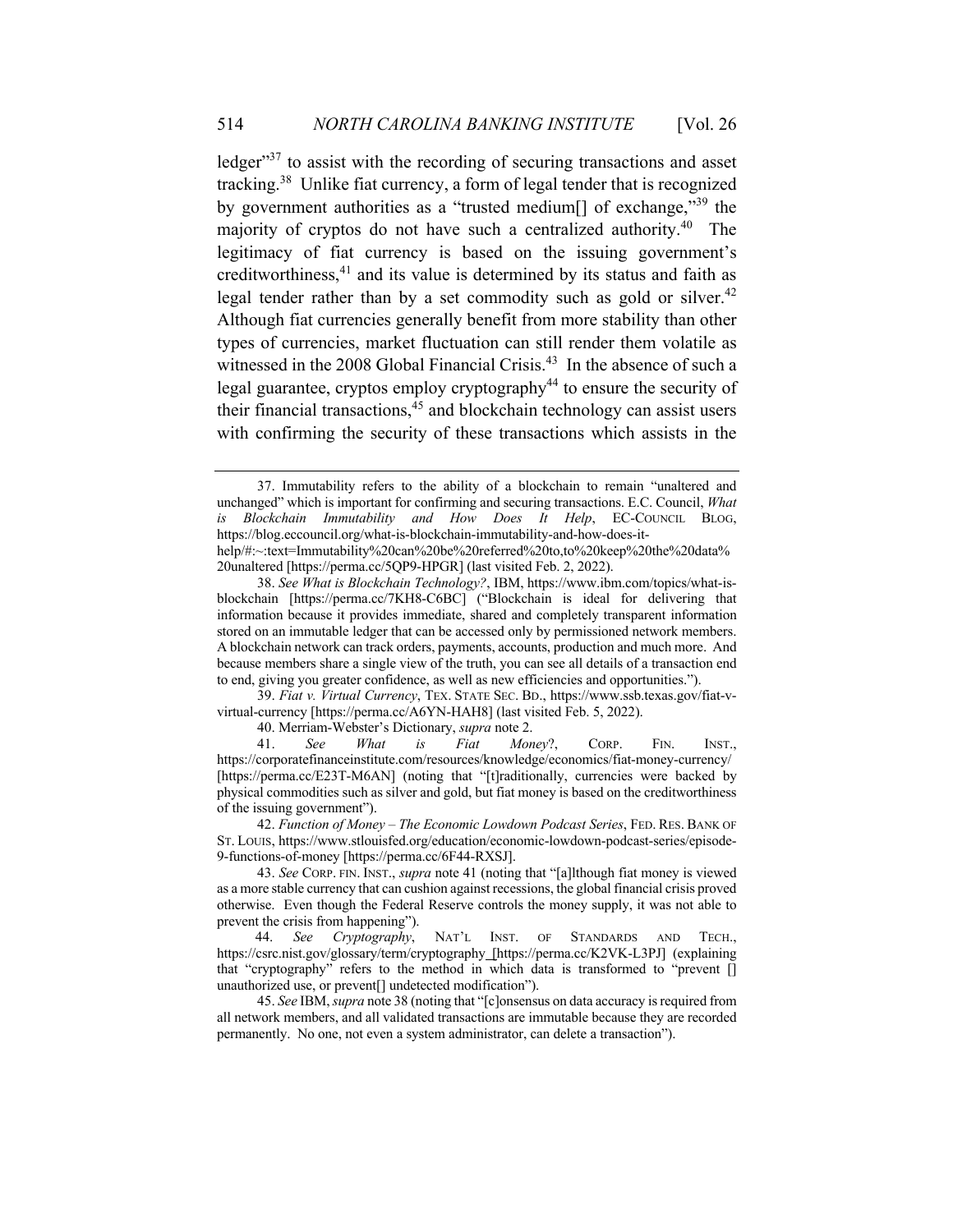avoidance of the necessity of "a central certifying authority" such as a central bank e.g., a federal treasury system. 46

#### *B. History of Cryptographic Currencies*

The modern incantation of cryptos originated with David Chaum, a computer scientist, and pioneer of "digital cash."47 In 1982, Chaum theorized the idea of "cryptographic" currency in his research paper, "Blind Signatures for Untraceable Payments."48 Cryptography, derived from the Greek word for "hidden,"<sup>49</sup> refers to the study of secure communications methodology which restricts the viewing of a particular message to the sender and its intended recipient.<sup>50</sup> Cryptography is closely linked to encryption, the method of data scrambling via a cryptographic key.<sup>51</sup> This process provides the cryptographic user with the ability to alter data based on a "prescribed mathematical algorithm."52 Through his newly founded payment system, Chaum sought to ameliorate the concerns of personal privacy and criminal use by theorizing of one that actualizes a secure and untraceable payments system thereby making anonymous transactions attainable. 53

<sup>46.</sup> David E. Fialkow et al., *Cryptocurrency 2018: When the Law Catches up with Game-Changing Technology*, K&L GATES, 2018 WL 1094976, 1, 1 ("Using blockchain, or 'distributed ledger' technology, users can confirm transactions without the need for a central certifying authority, such as a central bank.").

 <sup>47.</sup> Julie Pitta*, Requiem for a Bright Idea*, FORBES (Nov. 1, 1999, 12:00 AM), https://www.forbes.com/forbes/1999/1101/6411390a.html?sh=158ccca2715f [https://perma.cc/RWF4-5RAA].

<sup>48.</sup> *See* David Chaum, *Blind Signatures for Untraceable Payments* 199, 199 (1982), http://www.hit.bme.hu/~buttyan/courses/BMEVIHIM219/2009/Chaum.BlindSigForPaymen t.1982.PDF [https://perma.cc/43US-B9ZE].

 <sup>49.</sup> *See Cryptography*, Merriam-Webster's Dictionary, https://www.merriamwebster.com/dictionary/cryptography [https://perma.cc/UC45-FRX5] (noting that "'Kryptos' - which in turn traces to the Greek verb *kryptein,* meaning 'to hide' - is a root shared by several English words, including 'crypt,' 'cryptic,' and 'encrypt'").

<sup>50.</sup> *Cryptography Definition*, KASPERSKY, https://www.kaspersky.com/resourcecenter/definitions/what-is-cryptography [https://perma.cc/8SER-HF2Z] (last visited Feb. 2, 2022).

 <sup>51.</sup> *See* Randy V. Sabett, *Cryptography, Smart Cards, and Future Banking Technology*, 1 No. 4 Elec. Banking L. & Com. Rep. 8, 2 (1997) ("The terms encryption and decryption refer, respectively, to the processes of scrambling and unscrambling data using a cryptographic key. The encryption process renders the original data unrecognizable, while the decryption process, as the reverse of the encryption process, restores the original data.").

 <sup>52.</sup> *Id*.

<sup>53.</sup> *See* Chaum, *supra* note 48 (writing that "[t]he ultimate structure of the new electronic payments system may have a substantial impact on personal privacy as well as on the nature and extent of criminal use of payments. Ideally[,] a new payments system should address both of these seemingly conflicting sets of concerns").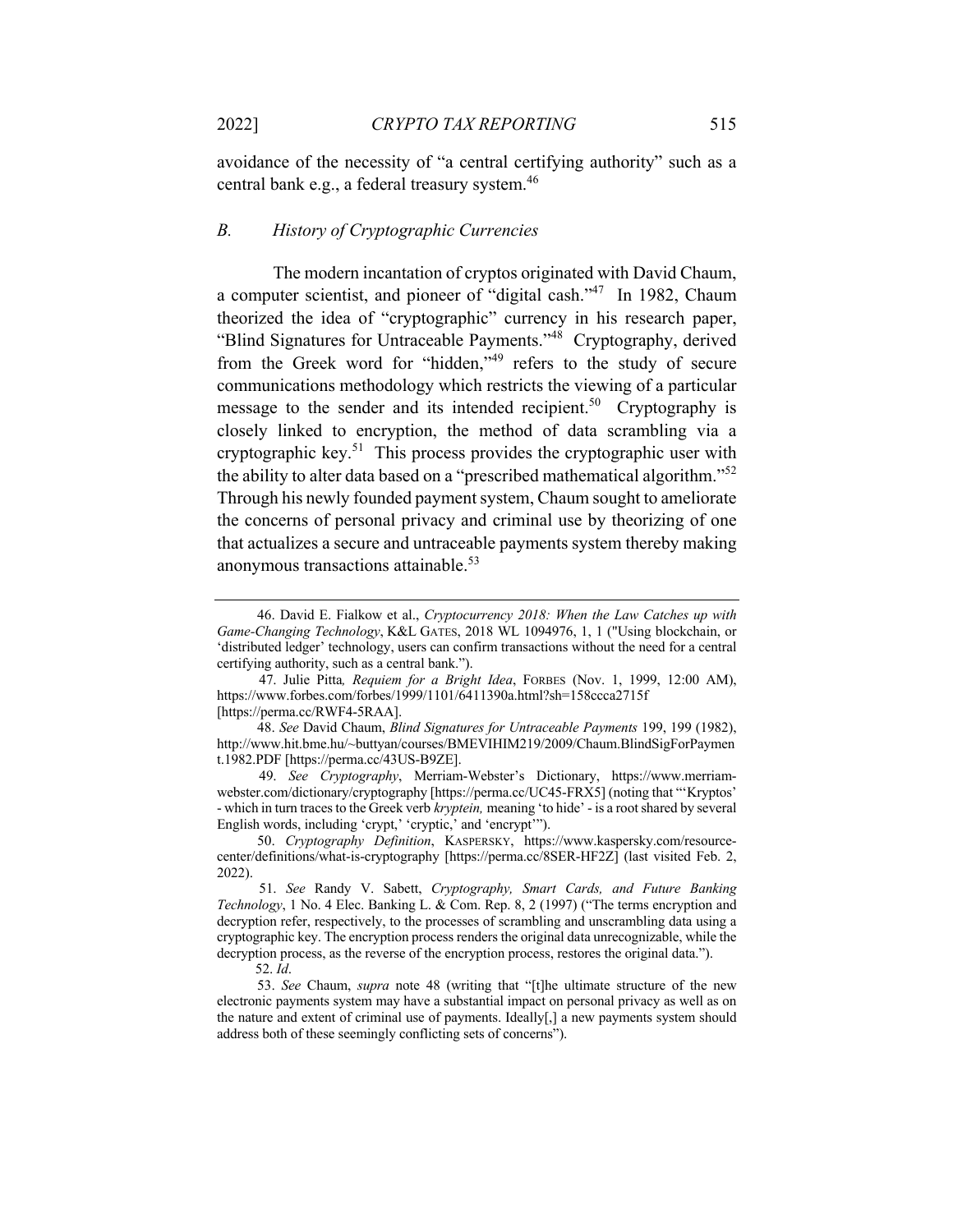Although Chaum's original cryptographic currency, Digicash, failed before the turn of the new millennium,<sup>54</sup> his revolutionary idea of an electronic payment system that could be accepted at various retailers and companies modernized how humans conceptualize cash exchanges.<sup>55</sup> Chaum's theory of cryptography currency further evolved when Satoshi Nakamoto<sup>56</sup> published "Bitcoin: A Peer-to-Peer Electronic Cash System" in 2008, which proposed a new form of digital currency.57 From Chaum's theory to the present, there are now more than 17,000 different cryptos that are currently traded within the world's financial markets as of January 2022,<sup>58</sup> with Bloomberg estimating the market's capitalization at over \$2 trillion as of August 2021.<sup>59</sup>

## *C. The Structure of Cryptos & Blockchain Technology*

There are two main components of a crypto: the crypto itself and the blockchain that is utilized to record financial transactions.<sup>60</sup> Because

<sup>54.</sup> *See* Pitta*, supra* note 47 (noting that one of the principal challenges with his "electronic cash" was usage and adoption, with Chaum noting that "[i]t was hard to get enough merchants to accept it, so that you could get enough consumers to use it, or vice versa").

<sup>55.</sup> *See* Paul Vigna, *Crypto Pioneer David Chaum Says He's Built a Better Bitcoin*, WALL ST. J. (Sep. 19, 2018, 9:00 PM), https://www.wsj.com/articles/crypto-pioneer-davidchaum-says-hes-built-a-better-bitcoin-1537405201 [https://perma.cc/H4P2-8FZH] (referring to Chaum as the "[t]he godfather of the cryptocurrency movement").

<sup>56.</sup> *See* Paul Vigna, *Who Is Bitcoin Creator Satoshi Nakamoto? What We Know – and Don't Know*, WALL ST. J. (Dec. 7, 2021, 2:27 PM), https://www.wsj.com/articles/who-is-bitcoincreator-satoshi-nakamoto-what-we-knowand-dont-know-11638020231

<sup>[</sup>https://perma.cc/V6KT-G2WN] ("Thirteen years ago a person or group using the name Satoshi Nakamoto released a paper describing a new software system called bitcoin . . . There is a mystery at the heart of bitcoin, however. Who actually is Satoshi Nakamoto?").

<sup>57.</sup> *See* Satoshi Nakamoto, *Bitcoin: A Peer-to-Peer Electronic Cash System* 1 (Nakamoto argued that a new electronic payment system "based on cryptographic proof instead of trust" is necessary to securitize transactions in the absence of a trusted, financial intuition. Beginning with the usual framework of coins that originate from digital signatures, Nakamoto proposed "a peer-to-peer network using proof-of-work" that would publicly record financial transactions whilst maintaining integrity in the system).

<sup>58.</sup> James Royal & Kevin Voigt, *What Is Cryptocurrency? Here's What You Should Know*, **NERDWALLET** (Jan. 31, 2022), https://www.nerdwallet.com/article/investing/cryptocurrency-7-things-to-know [https://perma.cc/KY99-QR6V].

<sup>59.</sup> Joanna Ossinger, *Crypto Market Retakes \$2 Trillion Market Cap Amid Bitcoin Gains*, BLOOMBERG (Aug. 15, 3:13 AM), https://www.bloomberg.com/news/articles/2021- 08-15/crypto-market-retakes-2-trillion-market-cap-amid-bitcoin-gains [https://perma.cc/MC5C-Q5XL].

<sup>60.</sup> *See Making Sense of Bitcoin, Cryptocurrency, and Blockchain*, PWC, https://www.pwc.com/us/en/industries/financial-services/fintech/bitcoin-blockchaincryptocurrency.html [https://perma.cc/4D9B-8UY6] (noting that "[b]lockchain is the technology that enables the existence of cryptocurrency (among other things)").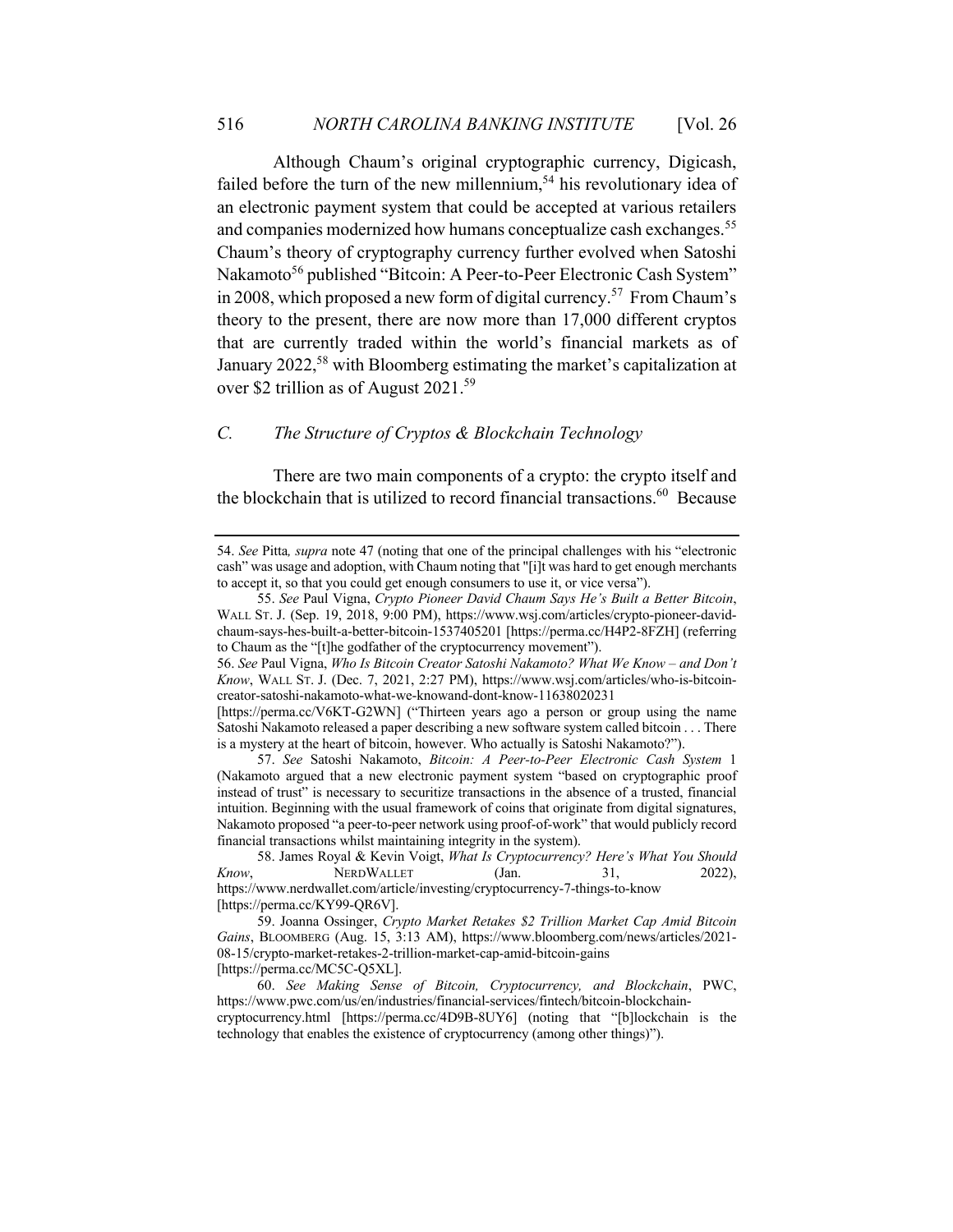crypto lacks a centralized governing body, each currency maintains its own rules and structure.<sup>61</sup> However, scholars have suggested blockchain as a way to organize digital currencies.<sup>62</sup> Cryptos rely on blockchain technology in order to function, with the blockchain being a "perpetual, continuous list that records each individual transaction between users."63 Within the blockchain are individual sections called "blocks," and each time a user of the specific network engages in a transaction—i.e., selling or buying of the digital coin—it is recorded as a "block" that is integrated into a continuous  $\log^{64}$  As such, "the blockchain contains the payment and transaction history of every single coin in circulation and every user who once possessed a coin."<sup>65</sup>

Most blockchains have three integral features: distributed ledger technology, immutable records, and smart contracts.<sup>66</sup> For the ledger, all participants of the blockchain network have access to it with transactions only being recorded once to avoid duplication. $67$  Once a transaction has been recorded, no participant has the power to edit or change the transaction.68 For errors, the original transaction will be deleted and the corrected one recorded as a new transaction; both are then made public

<sup>61.</sup> *See* Ryan W. Beall, *Cryptocurrency in The Law: An Analysis of The Treatment of Cryptocurrency In Bankruptcy*, 35 CAL. BANKR. J. 43, 44 (2019) (elaborating that "[e]ach different cryptocurrency has its own rules and system . . . However, there are certain aspects of cryptocurrency that are (nearly) always present such as the fact that cryptocurrency is a digital currency, it is decentralized, and often contains some type of method for creating 'new' money").

<sup>62.</sup> *See* Jan Lansky, *Possible State Approaches to Cryptocurrencies*, J. SYS. INTEGRATION, Jan. 2018, at 19 (explaining that Jen Lansky, a researcher at the University of Finance and Administration in Prague, conceived of six conditions that are must be met in order for a cryptocurrency to be deemed legitimate: "(1) The system does not require a central authority, distributed achieve consensus on its state; (2) The system keeps an overview of cryptocurrency units and their ownership; (3) The system defines whether new cryptocurrency units can be created. If new cryptocurrency units can be created, the system defines the circumstances of their origin and how to determine the ownership of these new units; (4) Ownership of cryptocurrency units can be proved exclusively cryptographically. (5) The system allows transactions to be performed in which ownership of the cryptographic units is changed. A transaction statement can only be issued by an entity proving the current ownership of these units; (6) If two different instructions for changing the ownership of the same cryptographic units are simultaneously entered, the system performs at most one of them").

<sup>63.</sup> Benjamin Molloy, *Taxing the Blockchain: How Cryptocurrencies Thwart International Tax Policy*, 20 OR. REV. INT'L L. 623, 625 (2019).

<sup>64.</sup> *Id.*

<sup>65.</sup> *Id.*

<sup>66.</sup> IBM, *supra* note 38.

<sup>67.</sup> *Id.*

<sup>68.</sup> *Id.*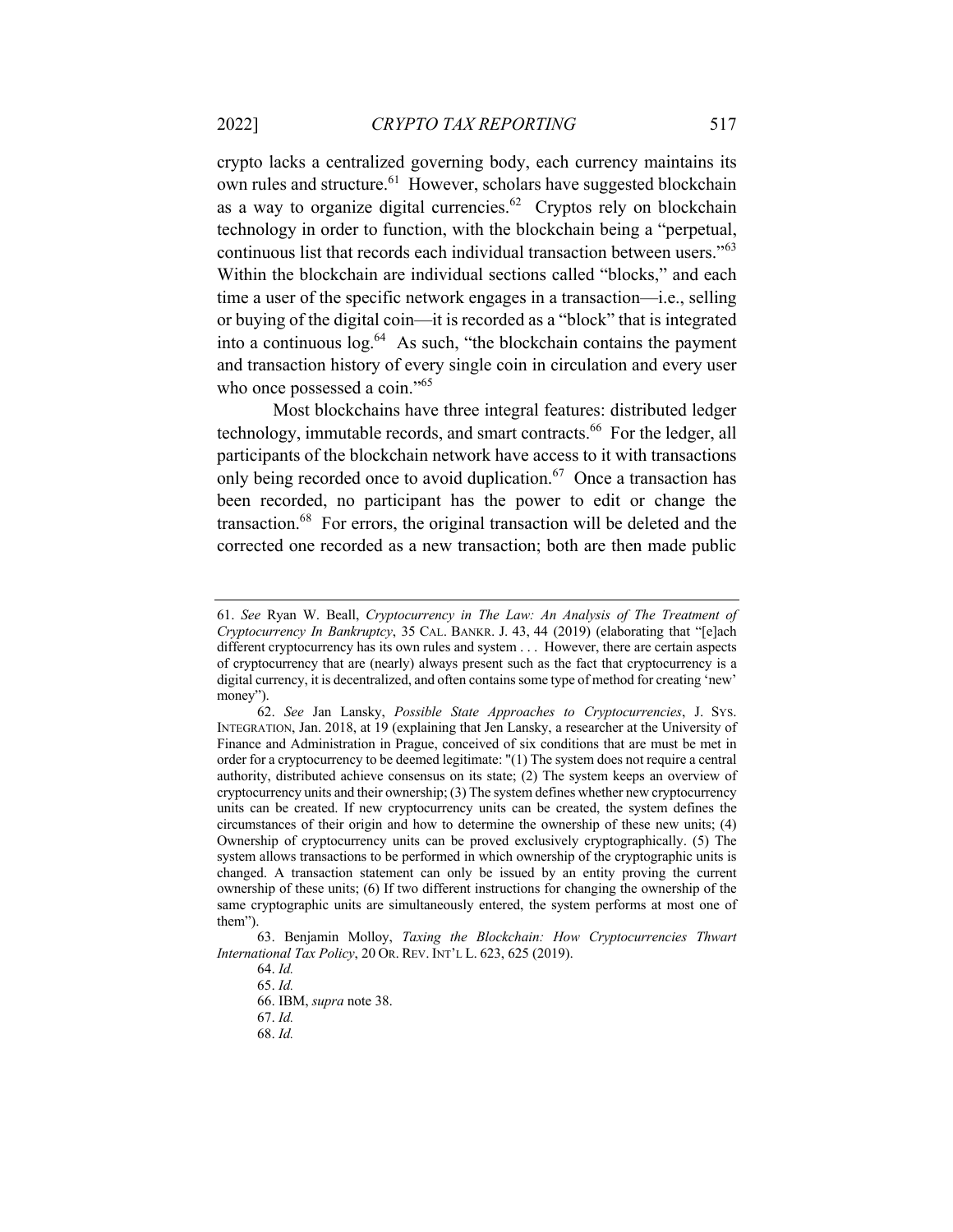to all on the blockchain network.<sup>69</sup> Blockchain networks can either be decentralized or centralized, with the former being publicly accessible and transactions are conducted on a "distributed network of computers."70

For centralized blockchain technology, access to the network is restricted among a smaller computer network which permits the processing of transactions at significantly higher speeds.<sup>71</sup> There are several types of blockchain networks: public blockchain networks, private blockchain networks, permissioned blockchain networks, and consortium blockchain networks.<sup>72</sup> For public blockchain networks, anyone theoretically has access to it, and as a result, cybersecurity remains a leading concern.<sup>73</sup> The other forms of blockchain networks vary in accessibility with some requiring a specific password or link in order to access the ledger.<sup>74</sup>

# *D. Crypto Creation*

Cryptos, such as Bitcoin, can be acquired through three main processes: direct purchase through an exchange of fiat currency,  $75$  receipt of crypto in exchange for a product or service, or crypto mining.<sup>76</sup> For the latter, users utilize a central processing unit,  $^{77}$  or computer, in order to solve comprehensive and difficult mathematical issues.<sup>78</sup> The user

72. IBM, *supra* note 38.

76. FTC*, supra* note 7.

<sup>69.</sup> *Id.*

 <sup>70.</sup> *See* Dave Berson & Susan Berson, *Blockchain Law 101: Understanding Blockchain Technology and the Applicable Laws*, 2019 J. KAN. B. ASS'N. 40, 40-41.

 <sup>71.</sup> *See id*. (noting that "[c]entralized blockchains are usually distributed among fewer computer nodes. The advantage of centralized blockchains is that they can currently process records and transactions at a higher speed, and with a lower energy cost, than decentralized blockchains").

<sup>73.</sup> *Id*. (explaining that [w]hen building an enterprise blockchain application, it's important to have a comprehensive security strategy that uses cybersecurity frameworks, assurance services and best practices to reduce risks against attacks and fraud").

<sup>74.</sup> *Id*.

<sup>75.</sup> *See Fiat v. Virtual Currency*, *supra* note 39 (noting that "many virtual currencies, which are called convertible virtual currencies can be redeemed for fiat currency on a number of exchanges").

<sup>77.</sup> Corrie E. Clark & Heather L. Greenley, CONG. RSCH. SERV., R45863, Bitcoin, Blockchain and the Energy Sector (Aug. 9, 2019), https://crsreports.congress.gov/product/pdf/R/R45863 [https://perma.cc/QF2R-AEU5].

 <sup>78.</sup> *See* 16 *La. Civ. L. Treatise*, Matrimonial Regimes § 3:65 (4th ed.) (noting that "[m]ining runs a sophisticated computer program to solve very complex mathematical problems on an equally sophisticated and powerful computer. When the problem is solved, the miner earns a unit of cryptocurrency in full ownership. The value of cryptocurrency is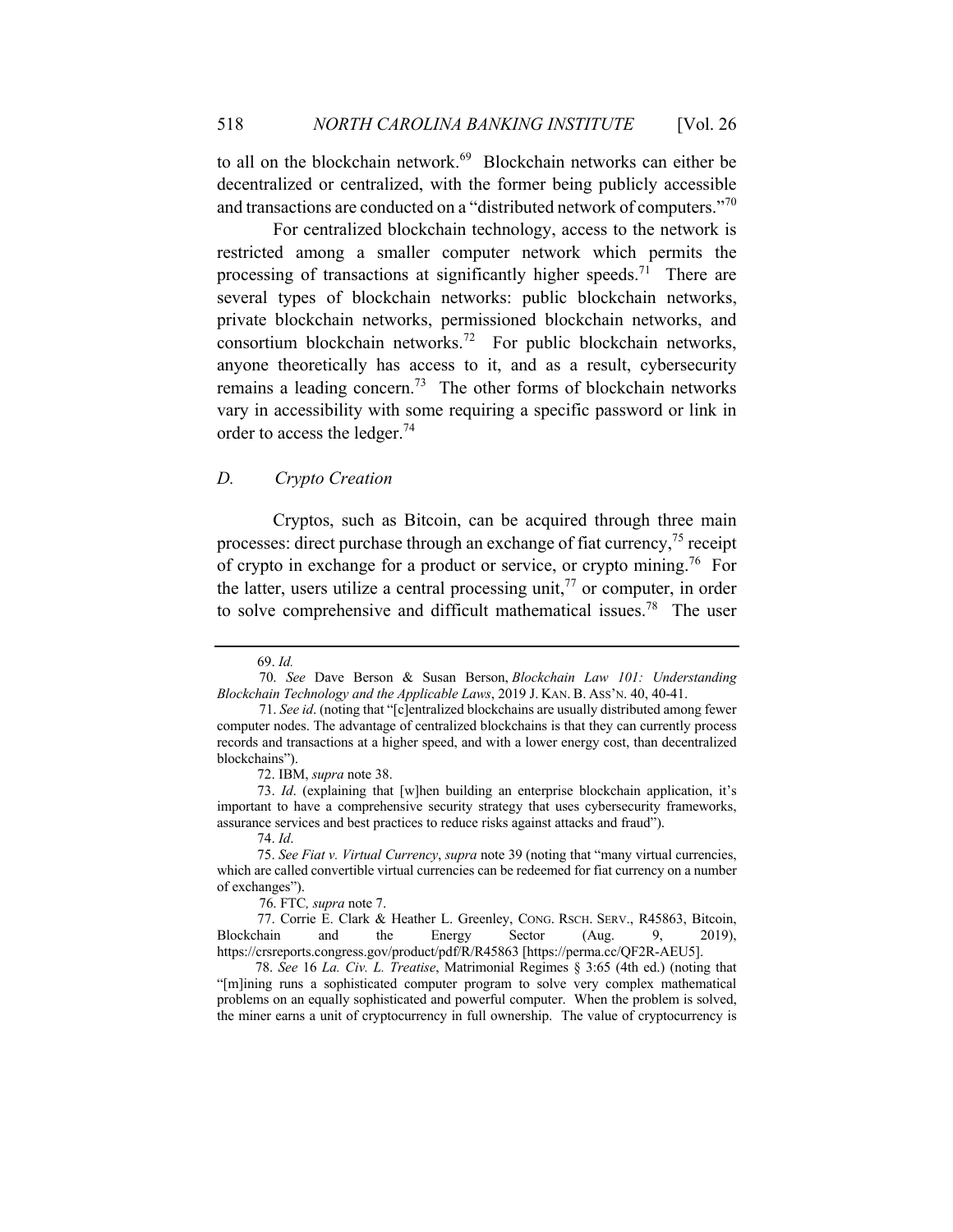"solves" these problems in order to maintain the blockchain's ledger, and they are in turn rewarded with "blocks."79 Blocks are comprised of "newly minted" currency and transaction fees which can vary depending on the blockchain's maintenance.<sup>80</sup> Essentially, mining is how new blocks in a blockchain are created and published to the "distributive ledger."81

The majority of cryptos specifications for how new blocks are added to the chain are derived from either proof-of-work or proof-ofstake.<sup>82</sup> Conceived by Markus Jakobsson and Ari Juels, proof-of-work ("POW") is a cryptographic protocol in which a "prover" demonstrates that she has conducted the requisite amount of computational effort to an assigned "verifier."83 There are numerous benefits with utilizing POW as a protocol, including that it permits users on a crypto network to agree on the blockchain's recorded information and to also prevent economic attacks.84 However, crypto users are increasingly adopting proof-of-stake as protocols "which does [not] force miners to compete to add blocks to the blockchain, and instead awards miners new blocks based on how much cryptocurrency they already own."<sup>85</sup>

83. Markus Jakobsson & Ari Juels, *Proofs of Work and Bread Pudding Protocols*, INT'L FED'N FOR INFO. PROCESSING, VOL. 23, 258, 259 (1999), https://link.springer.com/content/pdf/10.1007%2F978-0-387-35568-9\_18.pdf [https://perma.cc/4DWH-QGEP].

 84. *See Proof-of-Work*, ETHEREUM (Aug. 18, 2021), https://ethereum.org/en/developers/docs/consensus-mechanisms/pow/

based on transactions in the cryptocurrency in the open market where the parties agree on an exchange rate, generally in dollars or some other well-established currency").

 <sup>79.</sup> Benjamin Van Adrichem, *Howey Should Be Distributing New Cryptocurrencies: Applying the Howey Test to Mining, Airdropping, Forking, and Initial Coin Offerings*, 20 COLUM. SCI. & TECH. L. REV. 388, 393 (2019).

 <sup>80.</sup> *See id*.

<sup>81.</sup> Clark & Greenley, *supra* note 77.

<sup>82.</sup> *See* Irving Wladawsky-Berger, *Blockchain Marks the Next Step in the Internet's Evolutio*n, WALL ST.J. (Aug. 2, 2019, 1:04 PM), https://www.wsj.com/articles/blockchainmarks-the-next-step-in-the-internets-evolution-01564765461 [https://perma.cc/5E9W-VBZK] (noting that "[t]he cryptocurrency camp, best characterized by bitcoin, is mostly based on public, permissionless blockchains, which operate anonymously and require some kind of proof-of-work or proof-of-stake systems").

<sup>[</sup>https://perma.cc/Y6C7-53TB] ("Proof-of-work is the mechanism that . . . prevents users from "double spending" their coins and ensures that the Ethereum chain is tremendously difficult to attack or manipulate . . . The objective of proof-of-work is to extend the chain. The longest chain is most believable as the valid one because it's had the most computational work done.").

<sup>85.</sup> Hiroko Tabuchi, *In Coinbase's Rise, a Reminder: Cryptocurrencies Use Lots of Energy*, N.Y.TIMES (Apr. 14, 2021), https://www.nytimes.com/2021/04/14/climate/coinbasecryptocurrency-energy.html [https://perma.cc/MFG2-56PB].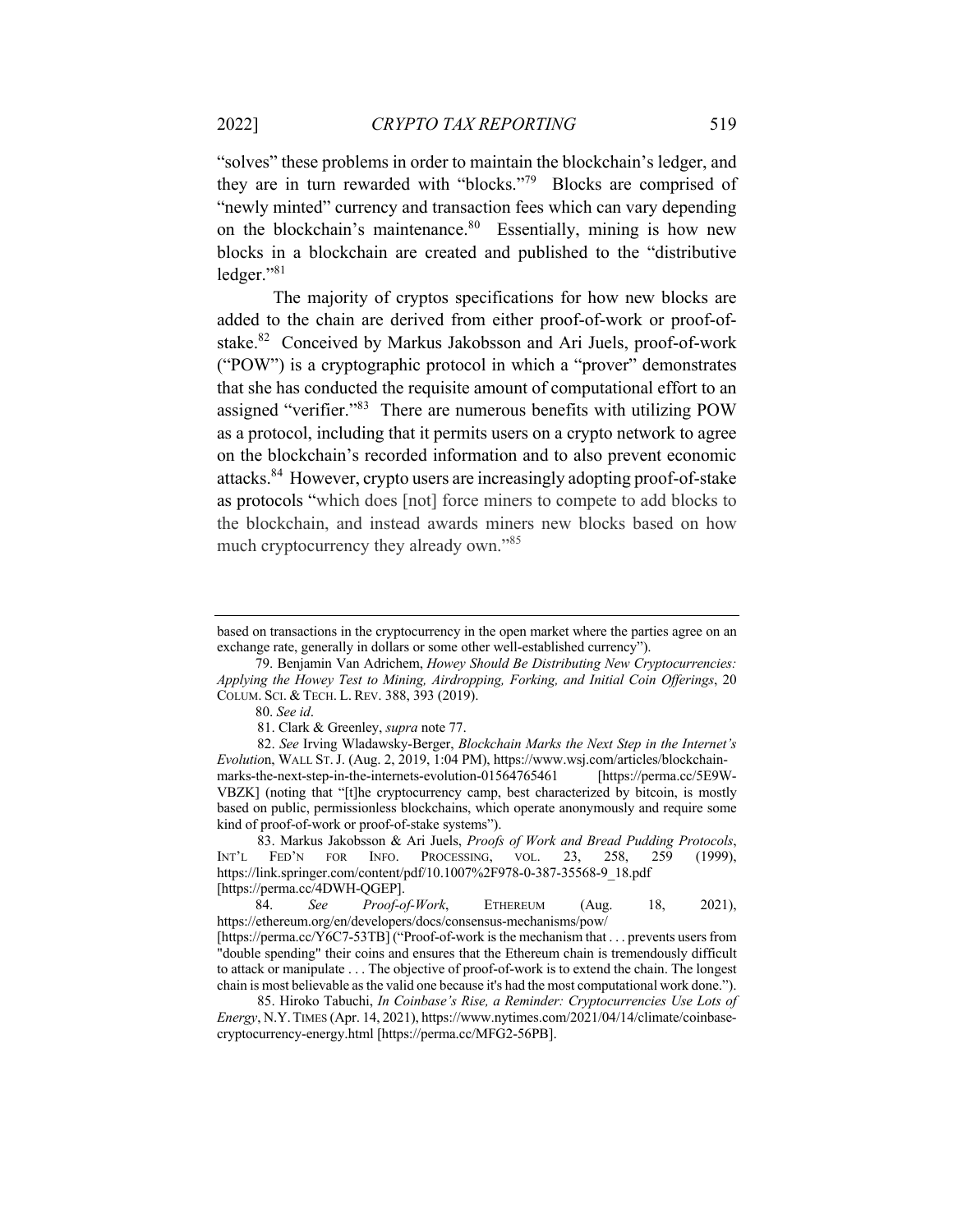# *E. Crypto User Storage*

Crypto users can access their financial information through a storage system commonly known as "wallets" which are accessible through the internet. $86$  A myriad of crypto wallets act as a pseudointerface with the blockchain, and they can store "keys" necessary to conduct crypto transactions. $87$  Each crypto wallet is encrypted and is assigned two keys: a unique "public key" that is comprised of thirty-four alphanumeric characters and a private key that is comprised of sixty-four alphanumeric characters.88 Unhosted or non-custodial wallets permit the end user to have access to the private keys. $89$  Other crypto wallets use third parties custodians, such as Robinhood, $90$  for each user as the users do not have individual access to their private keys. $91$ 

Because digital keys are not directly linked to a person's social security number or other common forms of identification, linking transactions to a specific person is difficult until the crypto money is exchanged for fiat currency i.e., the United States Dollar, etc.<sup>92</sup> Even on crypto exchange and trading platforms, the absence of stringent government regulation has promulgated distrust in the market. $93$ 

88. Fredrick, *supra* note 86, at 296.

consumers and are "designing wallets to be intuitive, with security features such as identity verification, multi-factor authentication, and email and phone verification to keep coins safe from hacks and other threats").

 91. Dennis Chu, *Broker-Dealers for Virtual Currency: Regulating Cryptocurrency Wallets and Exchanges*, 118 COLUM. L. REV. 2323, 2340 (2018).

 <sup>86.</sup> Doug Fredrick, *Cryptocurrency and Blockchain: Here We Go Down the Rabbit Hole*, 74 J. MO. B. 294, 296 (2018).

 <sup>87.</sup> Alexandra D. Comolli & Michele R. Korver, *Surfing the First Wave of Cryptocurrency Money Laundering*, 69 DOJ J. FED. L. & PRAC. 183, 192 (2021).

<sup>89.</sup> *See* Comolli & Korver, *supra* note 87, at 198 ("If the end user has sole access to the private keys, the cryptocurrency service wallet is considered non-custodial or unhosted.").

<sup>90.</sup> *See Crypto Wallets Are Coming to Robinhood*, ROBINHOOD (Sept. 22, 2021), https://blog.robinhood.com/news/2021/9/22/crypto-wallets-are-coming-to-robinhood [https://perma.cc/TDR3-JLLY] (announcing that Robinhood is introducing crypto wallets for

<sup>92.</sup> *See* Ezra Galston, *Untraceable Bitcoin is a Myth*,WALL ST.J. (June 16, 2021, 12:27 PM), https://www.wsj.com/articles/untraceable-bitcoin-is-a-myth-11623860828 [https://perma.cc/V6Z4-DWZ5] ("What complicates recovery is bitcoin's anonymity. Senders and recipients are denoted by wallet addresses—a string of numbers and letters rather than names or Social Security numbers.").

<sup>93.</sup> *See* Timothy G. Massad, *It's Time to Strengthen the Regulation of Crypto-Assets*, BROOKINGS INST. 2 (Mar. 2019), https://www.brookings.edu/wpcontent/uploads/2019/03/Economis-Studies-Timothy-Massad-Cryptocurrency-Paper.pdf [https://perma.cc/EBS3-FJW9] ("Crypto-assets cut across current jurisdictional boundaries and thus fall into gaps between regulatory authorities. While each of the Securities and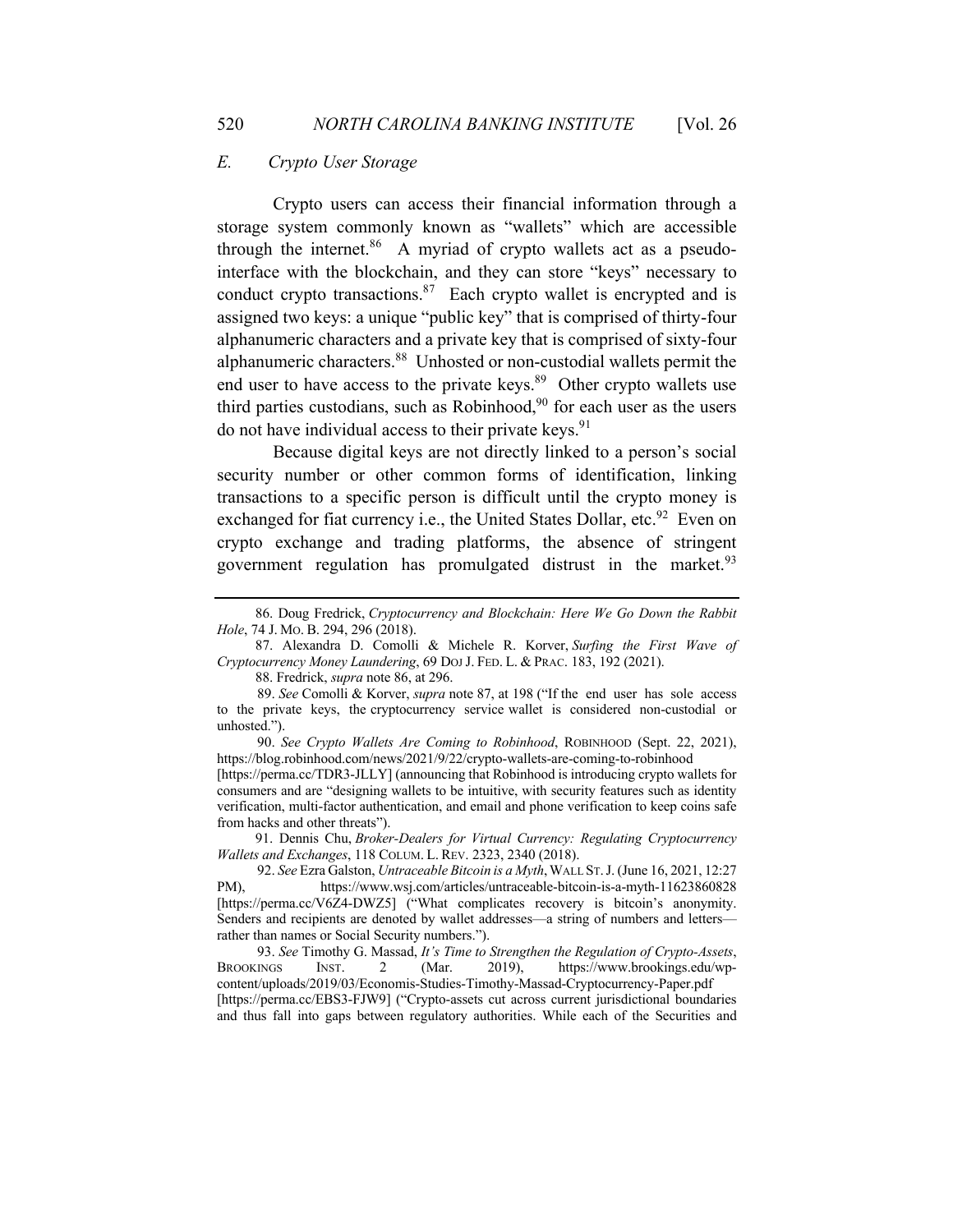However, new regulations currently proposed by the Biden Administration seek to remedy many of these concerns regarding tax evasions and the potential danger of illicit transactions.<sup>94</sup>

### *F. Adoption of Cryptos by Investors of Color in the United States*

A recent report has estimated that nearly 50% of Americans are likely to buy crypto within the next year.<sup>95</sup> In a recent survey conducted by the National Opinion Research Council ("NORC"), an independent research organization based at the University of Chicago, 13% of Americans reported either purchasing or trading crypto assets in the past twelve months.96 The average crypto trader is under the age of forty, and more than 55% report not having a college degree.<sup>97</sup> For nearly one-third of crypto investors, their household income is less than  $$60,000$  a year.<sup>98</sup> In addition, 41% of crypto traders are women, and 44% self-identify as non-white.99 Angela Fontes, a Vice President in the Economics, Justice, and Society department at NORC, remarked that cryptos are providing investments endeavors for "more diverse investors."100

In comparison, 24% of American reported trading stocks in the same 12-month period,  $101$  however, there are significantly fewer investors of color that have active investments in the stock market.<sup>102</sup> For example, only 33% of black American households reported owning stocks in 2019

Exchange Commission (SEC) and the Commodity Futures Trading Commission (CFTC) has some authority over crypto-assets, neither has sufficient jurisdiction, nor do they together."). 94. Ryan Haar, *U.S. Officials Send Mixed Messages on Crypto Regulation as China* 

*Pumps the Brakes. Here's What It All Means for Investors*, TIME (Nov. 2, 2021), https://time.com/nextadvisor/investing/cryptocurrency/crypto-regulation-talks-heat-up/ [https://perma.cc/VF6K-BZ2U].

<sup>95.</sup> Jack Caporal, *Study: Over 50 Million Americans Likely to Buy Crypto in the Next Year*, THE ASCENT (May 18, 2021), https://www.fool.com/the-ascent/research/studyamericans-cryptocurrency/ [https://perma.cc/T3X6-G2QS].

<sup>96.</sup> *More Than One in Ten Americans Surveyed Invest in Cryptocurrencies*, NORC (July 22, 2021), https://www.norc.org/NewsEventsPublications/PressReleases/Pages/morethan-one-in-ten-americans-surveyed-invest-in-cryptocurrencies.aspx [https://perma.cc/685Z-2GNN].

<sup>97.</sup> *Id*.

<sup>98.</sup> *Id*.

<sup>99.</sup> *Id*.

<sup>100.</sup> *Id*.

<sup>101.</sup> *Id*.

<sup>102.</sup> Michelle Fox, *As Interest in Investing Grows, People of Color Still Lag Behind, CNBC Survey Finds*, CNBC (Aug. 23, 2021, 7:00 AM), https://www.cnbc.com/2021/08/23/as-interest-in-investing-grows-people-of-color-still-lagbehind-cnbc-survey-finds.html [https://perma.cc/F3EP-2MWN].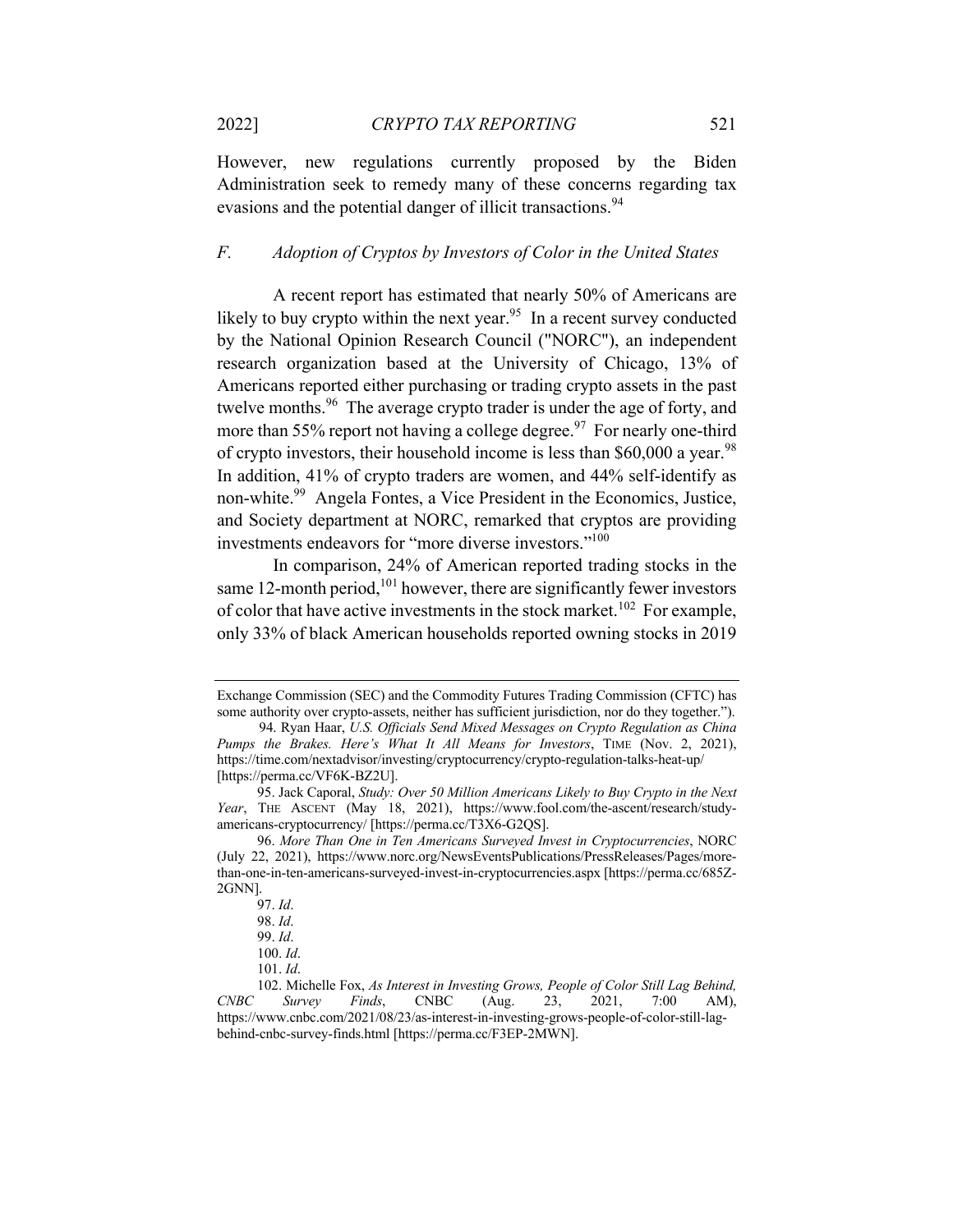in comparison to white households' ownership rate of approximately  $61\%$  according to the Federal Reserve.<sup>103</sup> A 2014 study conducted by Credit Suisse and Brandeis University's Institute on Assets and Social Policy reported that low investment in the stock market by Black Americans further contributes to the racial wealth gap.<sup>104</sup> There is ample evidence that individuals of color, some with low educational backgrounds and income levels, are investing at higher rates in cryptos than in traditional forms of stock investments. 105

#### III. THE CRYPTO TAX IMPLICATIONS OF THE AMERICAN FAMILIES PLAN

#### *A. Reasoning Behind the Proposed Regulations*

The A.F.P. and the accompanying Tax Compliance Agenda published by the United States Department of Treasury ("Treasury Department") set forth how the Biden Administration is addressing the investment into the "future of the American economy and American workers."<sup>106</sup> The Plan includes tax compliance measures that are to ensure more equity in the financial system by limiting loopholes that can permit tax avoidance and to raise revenue for the Administration's agenda, including new regulations to be imposed on cryptos.<sup>107</sup> Through the Tax Compliance Agenda, the Treasury Department seeks to close the

<sup>103.</sup> Stan Choe, *Stocks Are Soaring, and Most Black People of Missing Out*, ABC NEWS (Oct. 12, 2020), https://apnews.com/article/virus-outbreak-race-and-ethnicitybusiness-us-news-ap-top-news-69fe836e19a8dfe89d73e8e4be6d480c [https://perma.cc/9ATK-M94C].

<sup>104.</sup> Lazetta Rainey Braxton, *More Black Investors Should Look to Stock Market to Grow Their Wealth*, CNBC (Feb. 20, 2019, 11:08 AM), https://www.cnbc.com/2019/02/20/more-black-investors-should-look-to-stock-market-togrowth-wealth.html [https://perma.cc/RY5Y-WJ9F].

<sup>105.</sup> *See* Kori Hale, *Why Black Investors Seemingly Prefer Cryptocurrencies Over Traditional Stocks*, FORBES (Aug. 10, 2021, 6:18 AM), https://www.forbes.com/sites/korihale/2021/08/10/why-black-investors-seemingly-prefercryptocurrencies-over-traditional-stocks/?sh=5aa4b1b68392 [https://perma.cc/6Z7E-GMNG] (noting that "CultureBanx reported that data shows that while fewer Black Americans invest in stocks than White people, they are actually more receptive to holding cryptocurrencies" which may be the result of crypto investors viewing the market as more accessible for investing purposes).

<sup>106.</sup> *FACT SHEET: The American Families Plan*, *supra* note 10 (The A.F.P. includes several initiatives that the federal government believes will aid in supporting children and families including the following: subsidized childcare, free public education post-secondary school, universal pre-school, and grants for teachers to further improve the education pipeline.).

 <sup>107.</sup> *See id*. (noting that "[t]hese reforms will also rein in the ways that the tax code widens racial disparities in income and wealth").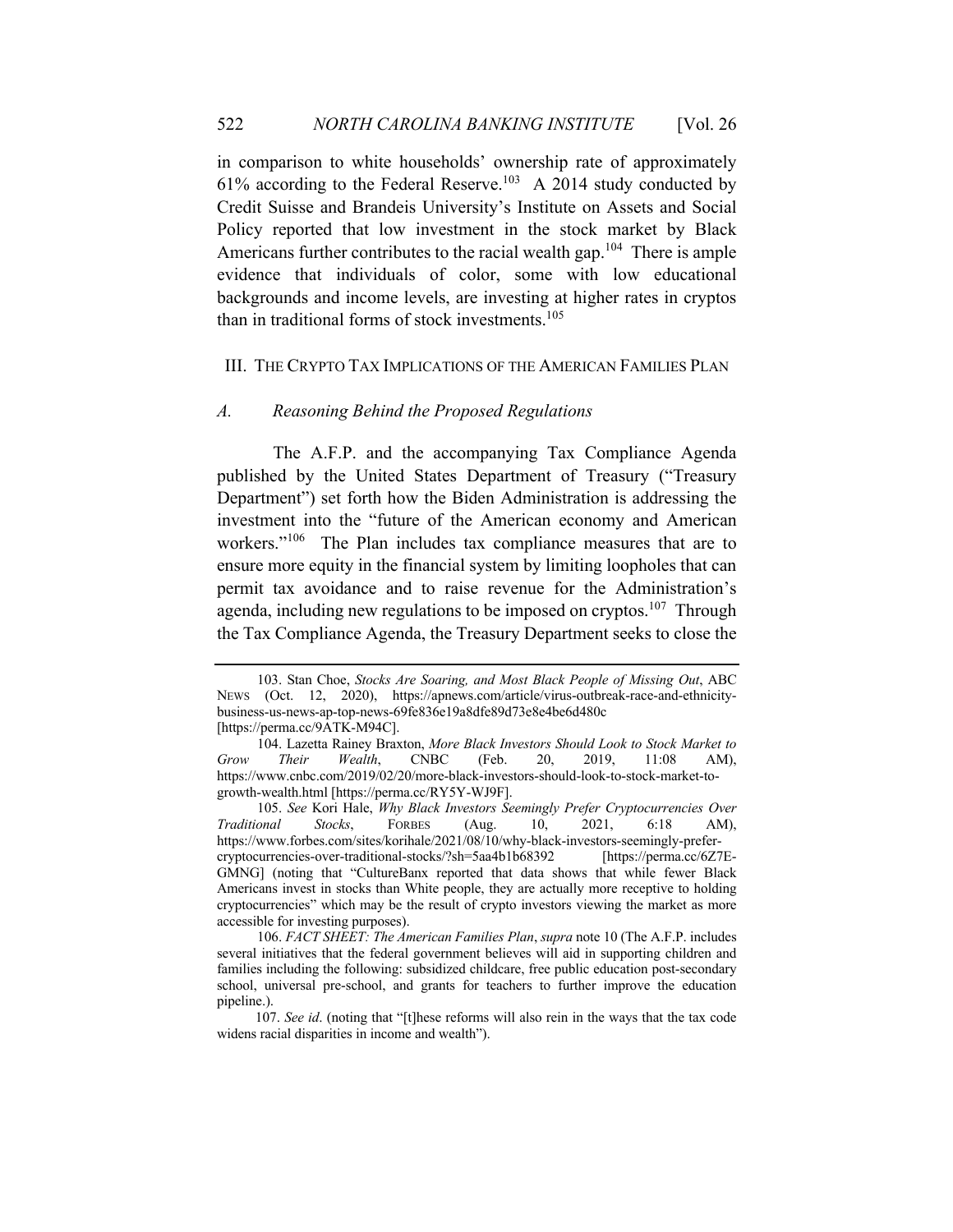"tax gap" estimated to total over \$7 trillion by the end of the decade,  $^{108}$ and this amount equates to roughly 15% of taxes owed.<sup>109</sup> The Treasury Department estimates that approximately 80% of the "tax gap" represents underreported income, $110$  as a result of the voluntary compliance structure for federal taxpaying.111 In the Tax Compliance Agenda, the Treasury Department notes that underreporting of income or investment gains is exacerbated by new opportunities that aid individuals in avoiding taxes,  $112$  such as the moving of "taxable assets" into the crypto market.<sup>113</sup>

Because the government has "lax" reporting requirements for cryptos, the IRS cannot trace income generated from crypto transactions, especially when unreported by asset exchanges and other third parties.<sup>114</sup> In 2018 alone, early data from Credit Karma indicated that only .04% of Americans that filed taxes reported crypto gains and losses to the IRS.<sup>115</sup> This number conflicted with the estimated 7% of Americans that owned taxes on some form of crypto at the time.<sup>116</sup> The Treasury Department push for crypto regulations stem from the idea that anonymity can facilitate illicit activities, consequently making crypto transactions an "enforcement priority."117 Reportedly, tax evaders are expected to favor cryptos over more traditional channels such as offshore bank accounts to

111. *See The Difference Between Tax Avoidance and Tax Evasion*, IRS, https://apps.irs.gov/app/understandingTaxes/whys/thm01/les03/media/wsansthm01les03.pdf [https://perma.cc/S2ZW-9VMY] (The U.S. income tax system is based on voluntary compliance i.e., it's "the taxpayer's responsibility to report all income.").

112. *See id*. (There is a notable distinction, between tax avoidance, an action or series of actions undertaken to lessen one's tax liability, and tax evasion, which is the failure to submit payment of taxes. Although the former is legal whilst the latter is not, both of these non-compliance measures significantly contribute to the "tax gap.").

113. *See* DEPT. OF THE TREASURY*, supra* note 9, at 7.

115. Jen Wieczner, *Bitcoin Investors Aren't Paying Their Cryptocurrency Taxes*, FORTUNE (Jan. 13, 2018), https://fortune.com/2018/02/13/bitcoin-cryptocurrency-tax-taxes/ [https://perma.cc/X94V-7EWZ].

116. *Id*.

117. *See* DEPT. OF THE TREASURY*, supra* note 9, at 20–21 (explaining that crypto "poses a significant detection problem by facilitating illegal activity broadly including tax evasion").

<sup>108.</sup> Natasha Sarin, *The Case for a Robust Attack on the Tax Gap*,. DEPT. OF THE TREASURY (Sept. 7, 2021), https://home.treasury.gov/news/featured-stories/the-case-for-arobust-attack-on-the-tax-gap [https://perma.cc/6HR4-MP54].

<sup>109</sup> *Treasury Releases Report on the American Families Plan's Tax Compliance Agenda*, U.S. DEPT. OF TREASURY, 8 (May 20, 2021), https://home.treasury.gov/news/pressreleases/jy0188 [https://perma.cc/GX6Y-8ZKM].

<sup>110.</sup> Greg Iacurci, *Cryptocurrency Poses a Significant Risk of Tax Evasion*, CNBC (May 31, 2021, 8:30 AM), https://www.cnbc.com/2021/05/31/cryptocurrency-poses-asignificant-risk-of-tax-evasion.html [https://perma.cc/XED6-7GK7].

<sup>114.</sup> Iacurci, *supra* note 110.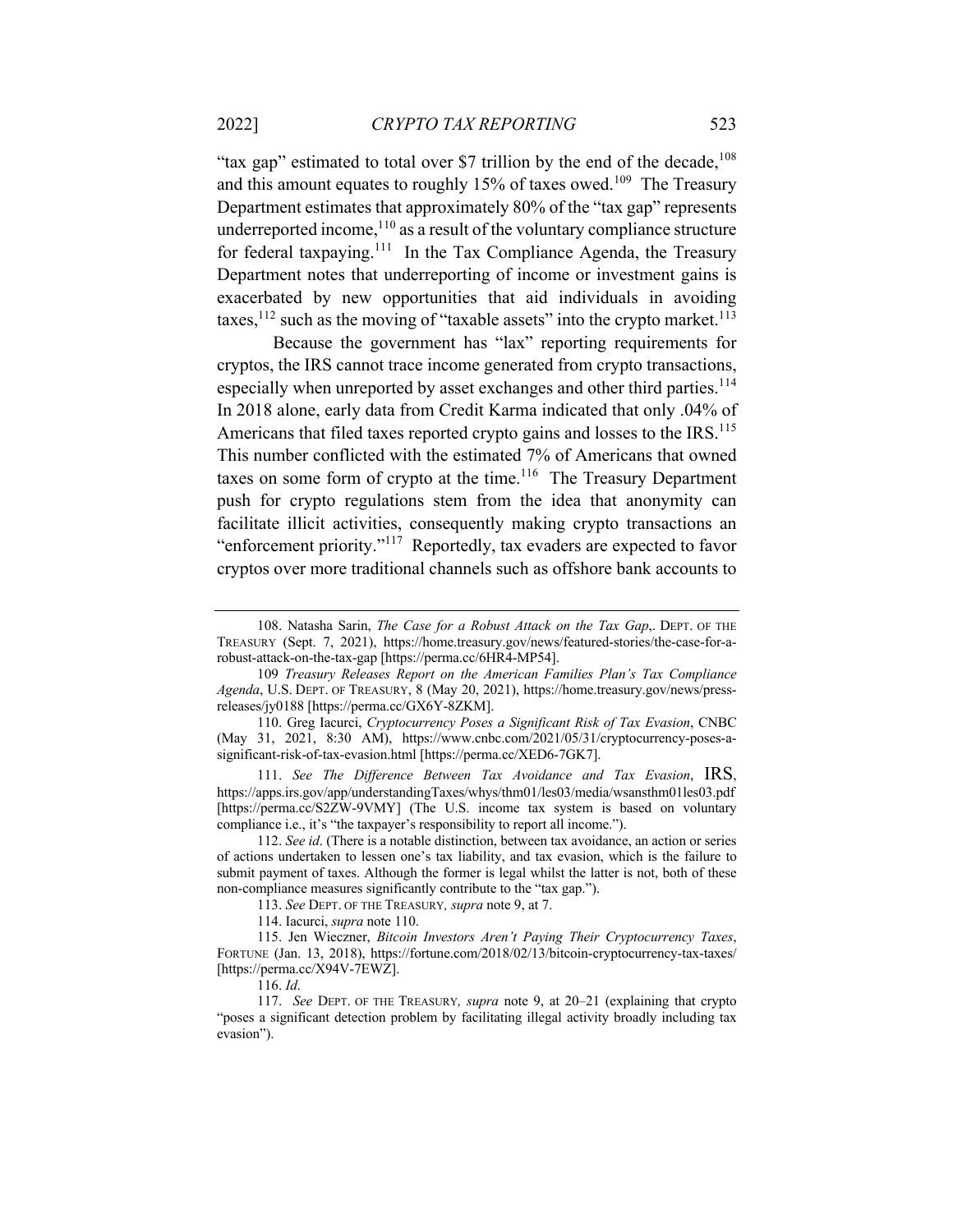hide certain assets.<sup>118</sup> Researchers estimated that approximately 46% of Bitcoin transactions involved illegal activity between January 2009 and April  $2017$ <sup>119</sup>. The freedom of anonymity that accompanies cryptos may permit criminals to utilize digital currencies to conduct illegal activities.<sup>120</sup>

In a 2020 report published by the Attorney General, the Cyber Digital Taskforce stipulated that crypto can be utilized to: "(1) engage in financial transactions associated with the commission of crimes, such as buying and selling drugs or weapons on the dark web . . . (2) engage in money laundering or shield otherwise legitimate activity from tax, reporting, or other legal requirements; or (3) commit crimes directly implicating the cryptocurrency marketplace itself... $^{121}$  During a recent policy roundtable, Federal Reserve Chairwoman Janet Yellen stated that drug traffickers utilize cryptos to "launder the profits" and "finance terrorism" noting that Treasury Department regulations "can better stem the flow of dark money."122 The U.S. Department of Justice also cited concerns with current crypto enforcement.<sup>123</sup> For example, Deputy Attorney Lisa O. Monaco launched the National Cryptocurrency Enforcement Team to "strengthen our capacity to dismantle the financial entities that enable criminal actors to flourish — and quite frankly to profit — from abusing crypto platforms." $124$  Consequently, the Biden Administration argues for there to be more stringent guidelines related to

<sup>118.</sup> *See id*., at 20 ("To the extent that cryptocurrencies continue to gain momentum; we could reasonably expect tax evaders—who traditionally executed their tax-evasion techniques through the use of offshore bank accounts in tax-heaven jurisdictions—to opt out of traditional tax havens in favor of cryptocurrencies.").

<sup>119.</sup> Justin Lahart & Telis Demos, *Why Crime Could Kill Crypto*, WALL ST. J. (June 18, 2021, 8:22 AM), https://www.wsj.com/articles/why-crime-could-kill-crypto-11624008655 [https://perma.cc/DMT6-ZNM5].

<sup>120.</sup> *See id*. (noting that "[w]hile law enforcement is proving increasingly adept at tracking bitcoin transactions and at times seizing ill-gotten money, the ability to make digital payments without financial intermediaries has facilitated activities such as the selling of illegal goods and services online and money laundering").

<sup>121,</sup> DEPT. OF JUST*.*, *supra* note 4.

<sup>122.</sup> Nikhilesh De, *Crypto Use in Terrorism 'a Growing Problem,*' *Yellen Says*, COINDESK (Feb. 10, 2021, 11:05 p.m.), https://www.coindesk.com/policy/2021/02/11/cryptouse-in-terrorism-a-growing-problem-yellen-says/ [https://perma.cc/RFF4-F36V].

<sup>123.</sup> *See Deputy Attorney General Lisa O. Monaco Announces National Cryptocurrency Enforcement Team*, DEPT. OF JUST. (Oct. 6, 2021), https://www.justice.gov/opa/pr/deputy-attorney-general-lisa-o-monaco-announces-nationalcryptocurrency-enforcement-team [https://perma.cc/HZE9-CT4E] [hereinafter *Monaco Announcement*] (announcing the establishment of a crypto task force within the Department of Justice).

<sup>124.</sup> *Id*.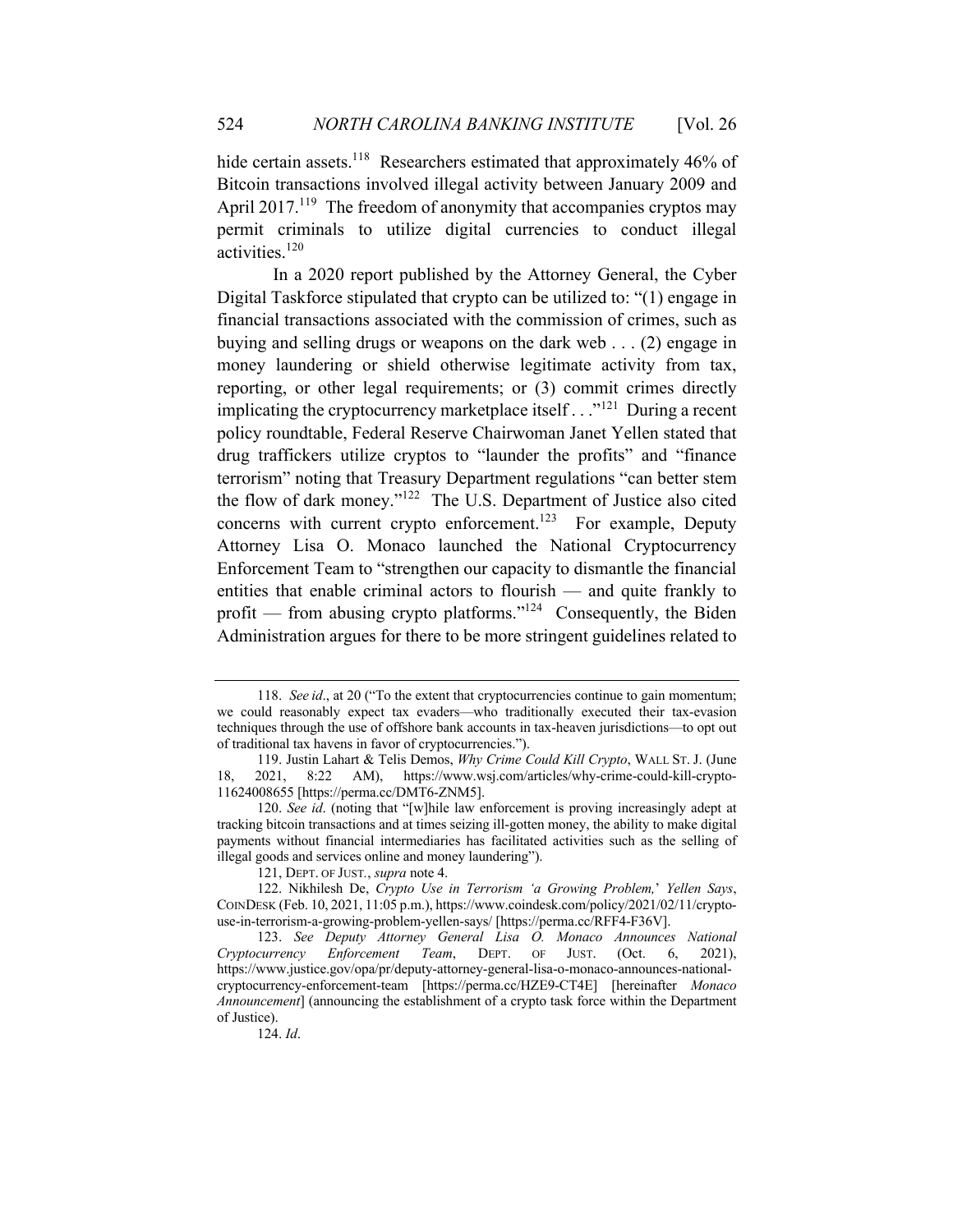the reporting of crypto transactions because their significance will likely increase over time, including the potential risk for financing crimes.<sup>125</sup>

## 1. Specific Regulations Set Forward in the A.F.P

The Biden Administration proposes that financial institutions report data in an annual return that details transactions with a "gross inflows and outflows with a breakdown for physical cash, transactions with a foreign account, and transfers to and from another account with the same owner" with accounts below the threshold of \$600 or the fair market value of \$600 being exempted.<sup>126</sup> These requirements would extend to crypto asset exchanges and the custodians that host the private keys for users on the specific network.<sup>127</sup> Specifically, the reporting requirements would apply in cases where taxpayers transfer crypto assets between brokers.128 In addition, "businesses that receive crypto assets in transactions with a fair market value of more than \$10,000 would have to report such transactions" to the IRS.<sup>129</sup> If passed, the proposed regulations would affect tax returns filed after December 31, 2022.<sup>130</sup>

The Tax Compliance Agenda also functions in tandem with FinCEN's proposal of clarifying the definition of money under the Bank Secrecy  $\text{Act.}^{131}$  These regulations, if enacted, could have a negative effect on the anonymous nature of cryptos as the reporting requirement would be unduly burdensome on individual consumers as well as

<sup>125.</sup> *See* DEPT. OF THE TREASURY*, supra* note 9, at 20–21 (noting that "cryptocurrency transactions" are expected to continue to increase in importance over the next decade).

<sup>126.</sup> *Improving Tax Compliance*, *supra* note 14, at 88.

<sup>127.</sup> See *id.* at 95 (noting that the reporting requirement would apply to "brokers, including entities such as U.S. crypto asset exchanges and hosted wallet providers, to report information relation to certain passive entities and their substantial foreign owners when reporting with respect to crypto assets held by those entities in account with the broker").

<sup>128.</sup> *See id.* at 88–89 ("Separately, reporting requirement would apply in cases in which taxpayers buy crypto assets from one broken and then transfer the crypto assets to another broker, and businesses that receive crypto assets in transactions with a fair market value of more than \$10,00 would have to report such transactions.")

<sup>129.</sup> *Id.* at 89.

<sup>130.</sup> *Id.*

<sup>131.</sup> *See* Evan Weinberger*, Treasury to Wrap Crypto Anti-Money Laundering Rules by Fall*, BLOOMBERG L.(June 22, 2021, 1:28 PM), https://news.bloomberglaw.com/securitieslaw/treasury-to-wrap-crypto-anti-money-laundering-rules-by-fall [https://perma.cc/EQC2- DA6K]. (noting that "[t]he rules would clarify that the definition of "money" under the Bank Secrecy Act applies to virtual currencies that can convert into legal tender or act as a substitute for fiat currency. The regulations also would update FinCEN's so-called "travel rule," which mandates reporting of transactions involving multiple financial institutions").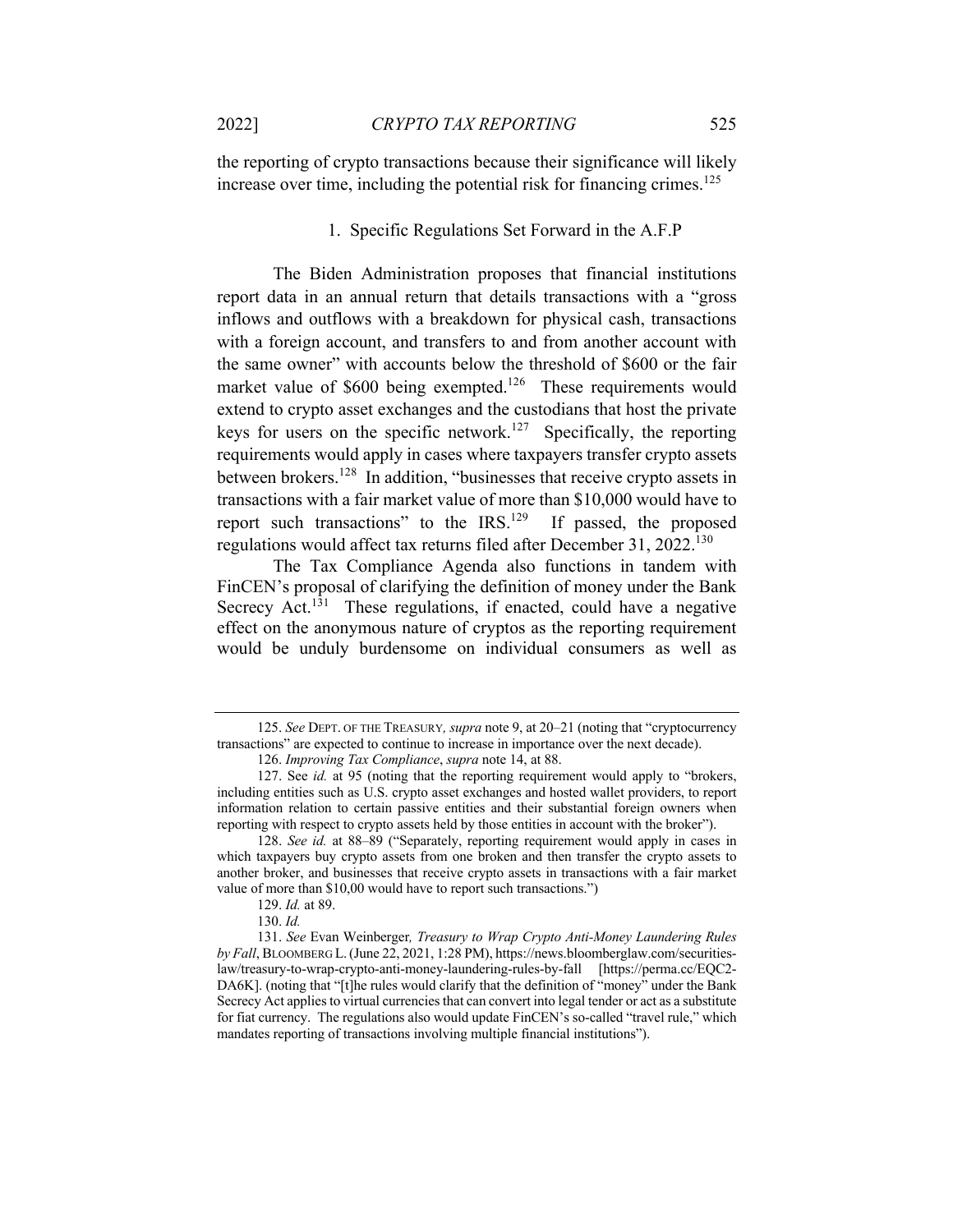businesses.<sup>132</sup> Essentially, custodians would be required to report which of their network's users are transacting on the open network in amounts greater than  $$600.<sup>133</sup>$ 

# 2. The Proposed Regulations Would Have a Negative Effect on the Anonymity of Cryptos.

President Biden's proposed regulations are piercing the central tenet of crypto—anonymity— which could affect usage, and recent statistics provide insight into how crypto users view anonymity.<sup>134</sup> In a 2016 survey, one out of five users thought of abandoning the Bitcoin network because of anonymity concerns.<sup>135</sup> In the same survey, 50% of users reported concerns about the de-anonymization of blockchain.<sup>136</sup> Consequently, Biden's regulations could have "sweeping implications" for the current crypto systems.<sup>137</sup> Key stakeholders have noted that increased government regulation could have potentially negative consequences on user privacy.138 For example, Sheffield Clark, CEO of Coinsource,<sup>139</sup> has stated that "[i]ncreased scrutiny may make them (cryptocurrencies) a riskier investment for more traditional traders/investors" as some may elect to abandon these forms of

<sup>132.</sup> John C. Goodman, *Does The American Families Plan Address Families' Real Economic Challenges*, FORBES (May 8, 2021, 6:52 AM), https://www.forbes.com/sites/johngoodman/2021/05/08/a-better-plan-for-familiesliberation/?sh=48a7bca1309f [https://perma.cc/5EP9-4MYV] (arguing that the government's resources could be better utilized by "liberating" families from overly burdensome federal financial laws).

<sup>133.</sup> *See* DEPT. OF THE TREASURY*, supra* note 9, at 20.

 <sup>134.</sup> *See* Benjamin Fabian et al., Anonymity in Bitcoin – The Users' Perspective, at 6-7, (Working Paper, Thirty Seventh Int'l Conf. on Info. Sys., 2016), https://www.researchgate.net/publication/308648091 Anonymity in Bitcoin -The Users%27 Perspective [https://perma.cc/W94Z-TAE2] (describing the finding of a

survey involving crypto users and their attitudes towards anonymity).

<sup>135.</sup> *Id*. 136. *Id*.

<sup>137.</sup> *Infrastructure Bill's New Reporting Requirements May Have Sweeping Implications for Cryptocurrency Ecosystem*, GIBSON DUNN (Mar. 2, 2021), https://www.gibsondunn.com/infrastructure-bills-new-reporting-requirements-may-havesweeping-implications-for-cryptocurrency-ecosystem/ [https://perma.cc/WG3R-KH56].

<sup>138.</sup> Rakesh Sharma, *What Does Government Regulation Mean for Privacy-Focused Cryptocurrencies?*, INVESTOPEDIA (Apr. 27, 2021), https://www.investopedia.com/news/what-does-increased-government-regulation-meanprivacyfocused-coins/ [https://perma.cc/R3G6-SYCS].

<sup>139.</sup> See Coinsource is the World's Leader in Bitcoin ATMs, COINSOURCE, https://www.coinsource.net/about-us [https://perma.cc/PU4M-NZ5R] (noting that Coinsource is a Bitcoin ATM company with hundreds of locations across the United States).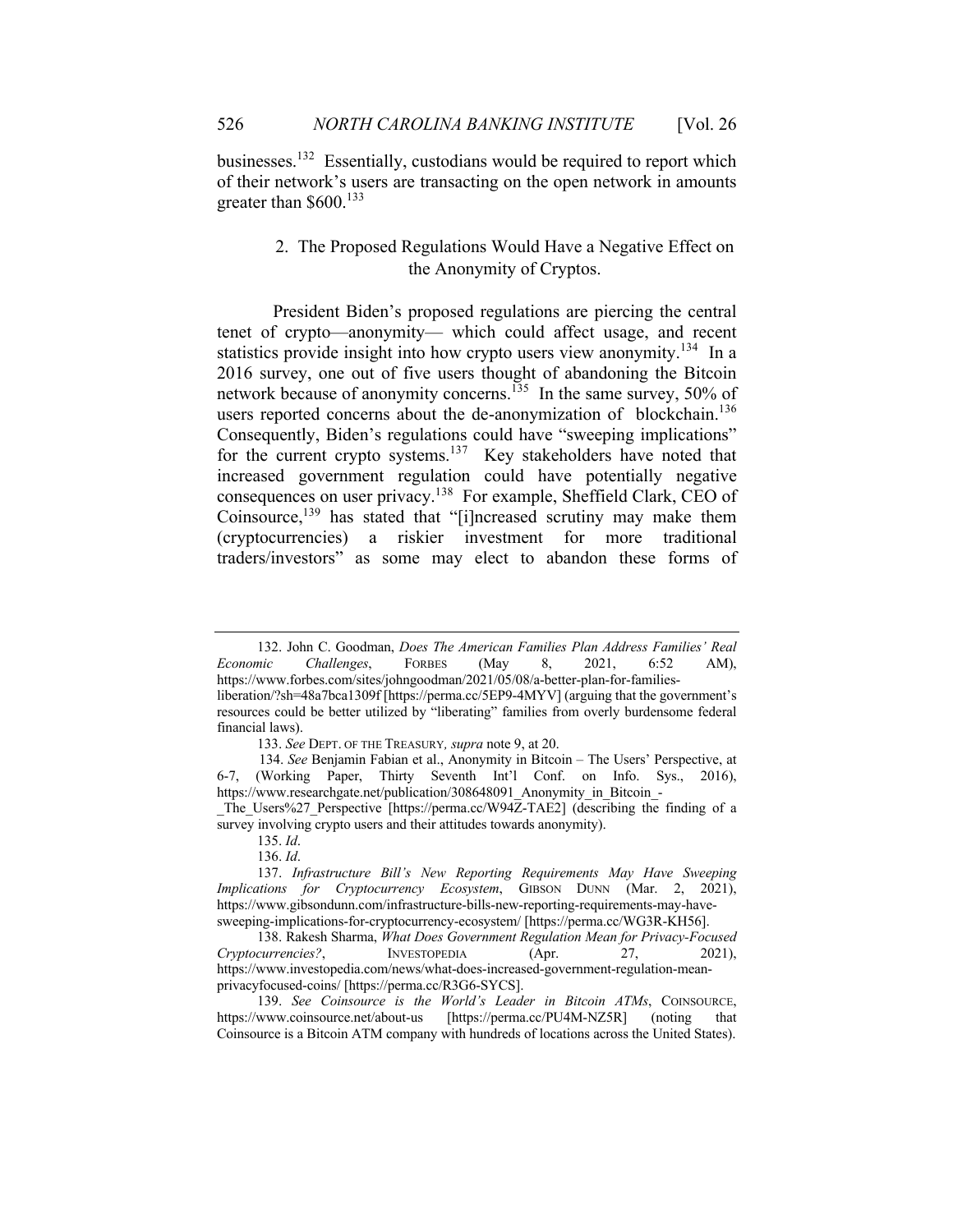investments because of their susceptibility to watchdog reporting and harsher penalties.<sup>140</sup>

Others have voiced concerns that government regulation could cause the already volatile market to crash.<sup>141</sup> Even the critics who are most skeptical of cryptos have noted that the crash of the crypto market would be cataclysmic. The Bank of England's Deputy Governor for Financial Stability has warned that the crash of the crypto market could spark the next global financial crisis.<sup>142</sup> In a June 2019 note, financial analysists at Morgan Stanley suggested that government regulation [not specifically implicating the Biden Administration's plan] could affect the price of Bitcoin, stating "governmental acceptance would be required for this (Bitcoin's price) to further accelerate, the price of which is regulation."143 However, some do believe that the effect of the government regulations might be minimal, with economist Kenneth Rogoff arguing that that individuals may still prefer Bitcoin over traditional banks due to the latter's higher transactional costs.<sup>144</sup> Regardless, the effect that government regulation will have is yet to be determined because of the novelty of the crypto market. Yet, crypto investors warn that assets could be transferred from countries with more regulation to countries with laissez-fair regulations.<sup>145</sup> One can argue that

144. *See* Kenneth Rogoff, *Crypto–Fool's Gold?*, PROJECT SYNDICATE (Oct. 9, 2017), https://www.project-syndicate.org/commentary/bitcoin-long-term-price-collapse-bykenneth-rogoff-2017-10 [https://perma.cc/9ZF4-HGJM] (noting that some crypto platforms, including Ripple, are aiming to reduce interbank transaction costs).

<sup>140.</sup> Sharma, *supra* note 138.

<sup>141.</sup> Alyssa Exposito, *U.S. Officials Threaten Crypto Regulation – Will It Cause a Crash*, MARKET REALIST (July 18, 2021), https://marketrealist.com/p/regulation-cryptocrash/ [https://perma.cc/8ZTE-GBKB].

<sup>142.</sup> Elliot Smith, *Crypto Could Cause 2008-Level Meltdown, Bank of England Official Warns*, CNBC (Oct. 14, 2021, 6:41 AM), https://marketrealist.com/p/regulationcrypto-crash/ [https://perma.cc/V7ES-Z6GB].

<sup>143.</sup> Rakesh Sharma, *Can Government Regulation Affect Bitcoin Prices*, INVESTOPEDIA (June 25, 2021), https://www.investopedia.com/news/can-governmentregulation-affect-bitcoin-prices/ [https://perma.cc/GHW3-N922]; *see also* Ryan Vlastelica, *Bitcoin Needs Government Regulation to Rise Further*, Morgan Stanley says, MARKETWATCH (June 15, 2017, 5:13 PM), https://www.marketwatch.com/story/bitcoin-needs-governmentregulation-to-rise-further-morgan-stanley-says-2017-06-13, [https://perma.cc/GAY9-TKLG] (noting that bitcoin investors may not be able to attain further gains unless its proponents are willing to relinquish some autonomy).

<sup>145.</sup> *See* Brian F. Feinstein & Kevin Werbach, *Does Regulation Chill Cryptocurrency Trading*?, THE REGUL. REV. (Aug. 31, 2020), https://www.theregreview.org/2020/08/31/feinstein-werbach-does-regulation-chillcryptocurrency-trading/ [https://perma.cc/MSK6-TNZ9] (noting that "[c]ryptocurrency proponents argue that new regulation is often inappropriate for these novel assets secured by technical mechanisms . . . These crypto fans also warn that capital will move away from countries adopting stringent requirements and toward those with more laissez-faire regulatory regimes").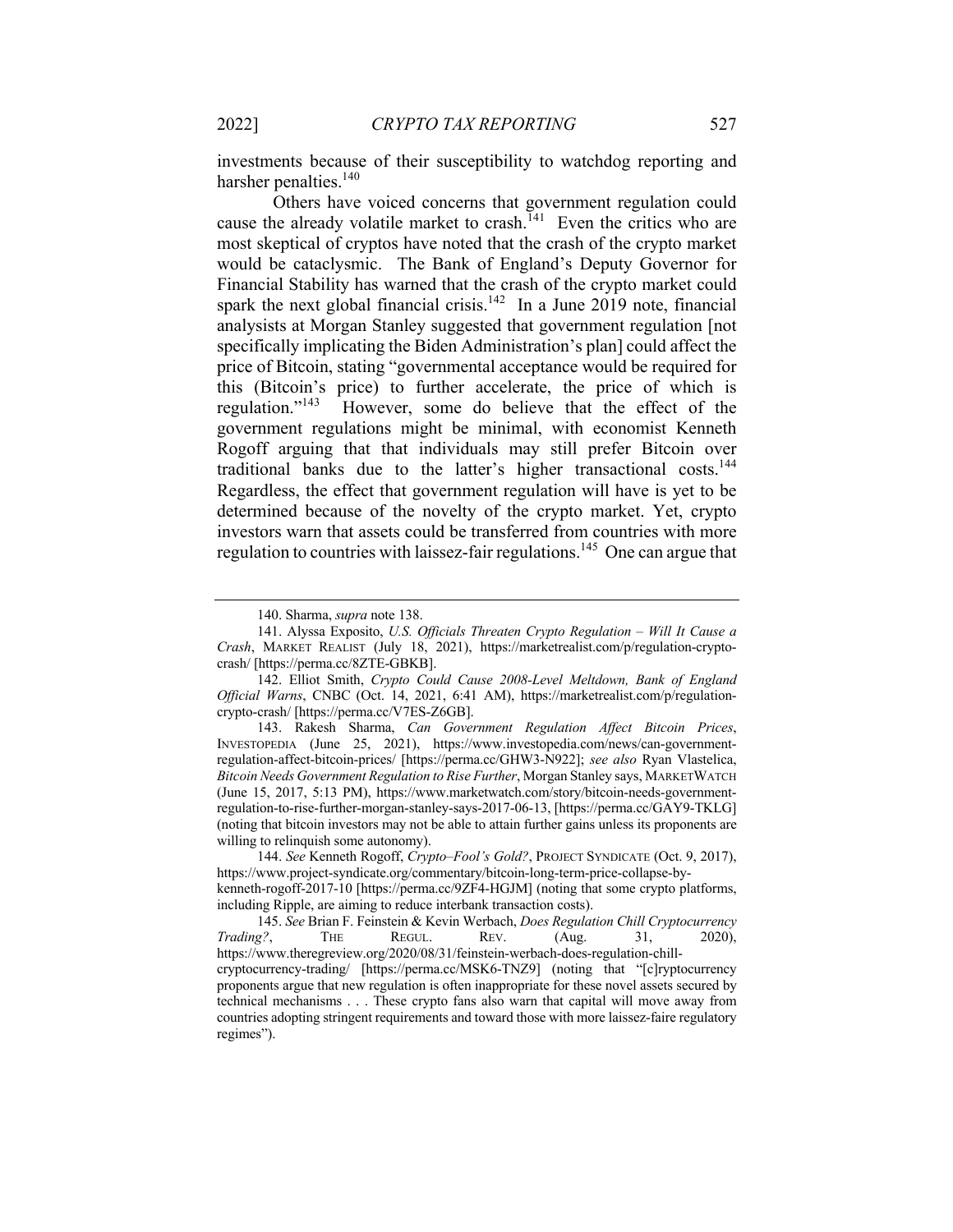the best approach is a market-driven solution, with ZenCash stipulating that, "[c]ompetitive pressures and market demand will likely push most crypto projects to adopt strong privacy primitives . . . Just as 'https' has slowly replaced 'http' across the Internet . . . other high-encryption techniques will likely be pervasive across future money."146

Opponents of government regulations argue that the laws could not only affect anonymity but also the data privacy of its users.<sup>147</sup> Ryan Taylor, CEO of Dash,<sup>148</sup> has stated that "[p]rivacy is important for many practical reasons including user safety, so we believe it is an important aspect to incorporate into our solutions." $149$  One could argue that the regulations are indicative of a surveillance economy.150 The surveillance economy is intertwined with surveillance capitalism, an idea promulgated by Harvard University's Shoshana Zuboff to describe a "new form of information capitalism [that] aims to predict and modify human behavior as a means to produce revenue and market control."151 In *Big Other: Surveillance Capitalism and the Prospects of Information Civilization*, Zuboff argues that, "[s]urveillance capitalism establishes a new form of power in which contract and the rule of law are supplanted by the rewards and punishments of a new kind of invisible hand."152 She further stipulates that surveillance redistributes privacy rights, and that the latter "enables a decision as to where one wants to be on the spectrum between secrecy and transparency in each situation."<sup>153</sup> Thus, the debate over government regulation of crypto extends to include questions over data privacy and government encroachment on individual privacy.<sup>154</sup>

149. Sharma, *supra* note 138.

<sup>146.</sup> Sharma, *supra* note 138.

<sup>147.</sup> *See id*. (explaining that "privacy" remains an important factor for crypto stakeholders when discussing potential regulations).

<sup>148.</sup> *See What is Dash*?, DASH, https://www.dash.org/faq/ [https://perma.cc/MP4Y-RFF7] (noting that Dash is cryptocurrency that relies on a "decentralized peer-to-peer network" and cryptography to securitize transactions).

<sup>150.</sup> *See* Geoff Goodell & Tomaso Aste, *Can Cryptocurrencies Preserve Privacy and Comply With Regulations*?, FRONTIER IN BLOCKCHAIN (May 28, 2019), https://www.frontiersin.org/articles/10.3389/fbloc.2019.00004/full [https://perma.cc/7FAH-BP68] (noting that "The surveillance economy has arrived . . . Consumers have legitimate reasons to resist such surveillance, particularly in cases wherein monitoring is carried out without their knowledge and judgments based upon such monitoring are used to disincentivize or punish legitimate activities. The risk to consumers increases with the ever-increasing share of financial transactions that are performed electronically").

<sup>151.</sup> Shoshana Zuboff, *Big Other: Surveillance Capitalism and The Prospects of An Information Civilization*, 30 J. OF INFO. TECH., 75, 76 (2015).

<sup>152.</sup> *Id*. at 82.

<sup>153.</sup> *Id*. at 83.

<sup>154.</sup> *See* Pritesh Shah & Daniel Forester, *Blockchain Technology: Data Privacy Issues and Potential Mitigation* Strategies, DAVIS POLK (2019),

https://www.davispolk.com/sites/default/files/blockchain\_technology\_data\_privacy\_issues\_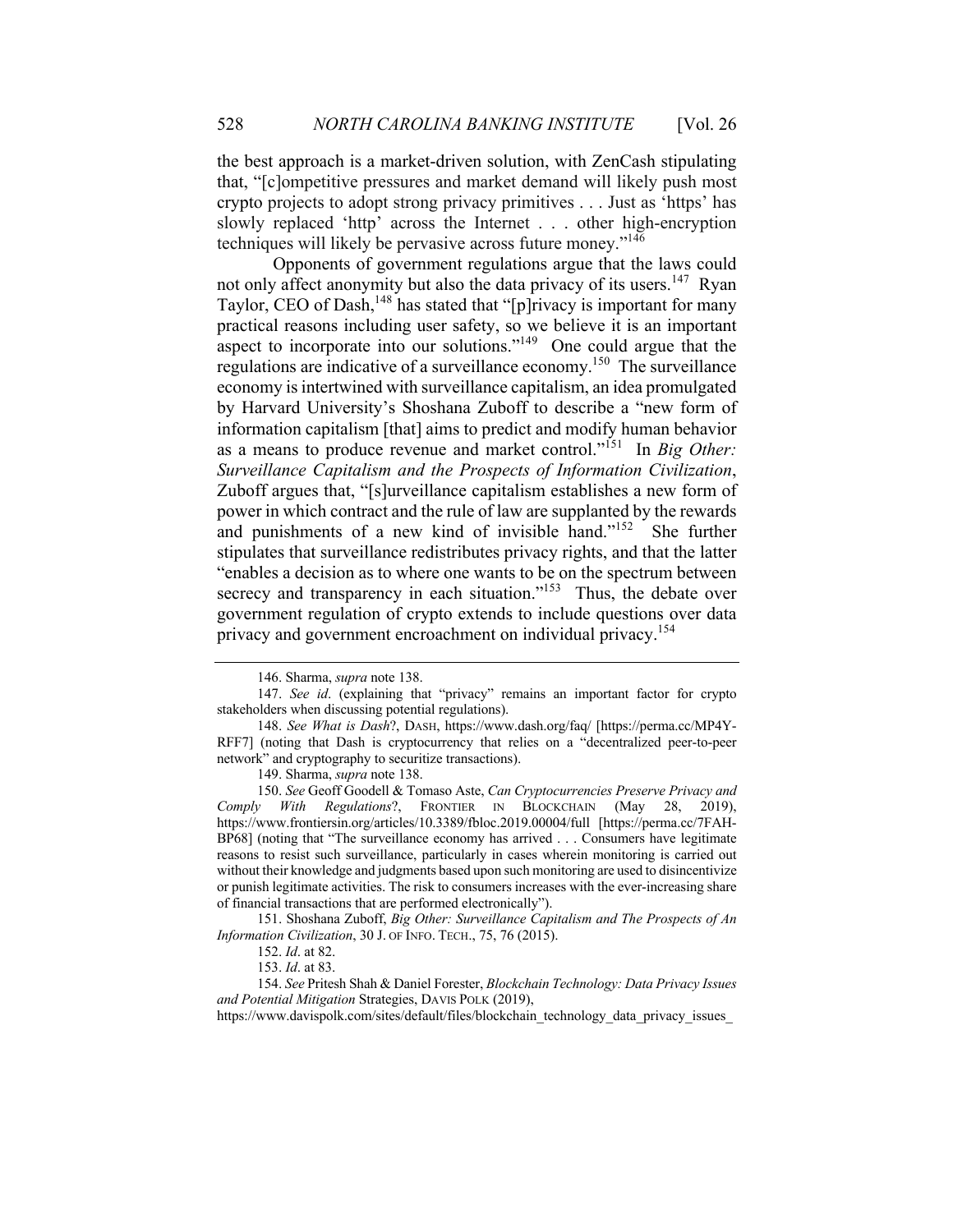## 3. The A.F.P Would Fail to Aid in Closing the "Tax Gap."

Furthermore, the Treasury Department's proposed agenda to close the "tax gap" can be achieved through a variety of other methods,  $155$ and targeting crypto transactions will have a minimal effect because of the low percentage of Americans that actually invest in digital currencies.<sup>156</sup> First, the proposed tax agenda is overly broad and is not narrowly tailored to achieve the Biden Administration's goals of reducing tax evasion. 157 The proposed measures would seemingly target a larger swarth of taxpayers than are primarily responsible for the tax gap and could instead cause the reverse.<sup>158</sup> Although it is estimated that all taxpayer groups underreport their taxes by approximately 5%, the number is significantly higher amongst the one percent.<sup>159</sup> The Treasury Department has even reported that the 1% are responsible for more than \$160 billion in lost revenue which accounts for approximately one-third of the estimated tax gap.<sup>160</sup>

[https://perma.cc/G274-KVAX] (proposing that, in addition to increasing IRS audit funds, the funding of IRS customer service funds also be increased in order assist Americans with understanding their tax obligations which will further increase voluntary compliance).

156. *See* NORC, *supra* note 96 (reporting that 13% of Americans reported either purchasing or trading crypto assets in the past twelve months according to the NORC).

and potential mitigation strategies w-021-8235.pdf [https://perma.cc/9EP5-AEHV] (noting that [p]aralleling blockchain technology's growth over the past decade, data privacy has seen a sharp uptick in global attention as a general policy and regulatory concern").

<sup>155.</sup> *See* Guinevere Moore, *How to Close The Tax Gap? Provide IRS Service, As Well As More Audits of the Reach*, FORBES (May 3. 2021, 12:13 AM), https://www.forbes.com/sites/irswatch/2021/05/03/to-close-the-tax-gap-dont-just-audit-therich--improve-irs-customer-service-for-all-americans/?sh=57ca64d431b5

<sup>157.</sup> *See* Garrett Watson et. al., *Details and Analysis of Tax Proposals in President Biden's American Families Plan*, TAX FOUND. (May 6, 2021), https://taxfoundation.org/american-families-plan/ [https://perma.cc/8Q2M-NDBZ] (noting that "[t]he funding choices in the American Families Plan come at the cost of reduced economic output, fewer jobs, and lower wages. According to the Tax Foundation General Equilibrium Model, the American Families Plan's tax changes would lead to a 0.4 percent reduction in long-run Gross Domestic Product (GDP)").

 <sup>158.</sup> *See* Michael J. Nathanson, *Op-Ed: The Tax Gap Is a Real Problem But So, Too, Is The 'Reverse Tax Gap*', CNBC (Sept. 9, 2021) https://www.cnbc.com/2021/09/09/the-taxgap-is-a-real-problem-but-so-too-is-the-reverse-tax-gap.html [https://perma.cc/7D28- UV2G] (noting that the "reverse tax gap" refers to the small percentage of American that overpay their taxes, with some being repeat offenders).

 <sup>159.</sup> Daniel Reck et al., *Tax Evasion at The Top of The U.S. Income Distribution and How to Fight It*, WASH. CTR. FOR EQUITABLE GROWTH (Mar. 22, 2021), https://equitablegrowth.org/tax-evasion-at-the-top-of-the-u-s-income-distribution-and-howto-fight-it/ [https://perma.cc/P9LA-JWU2].

<sup>160.</sup> Sarin, *supra* note 108.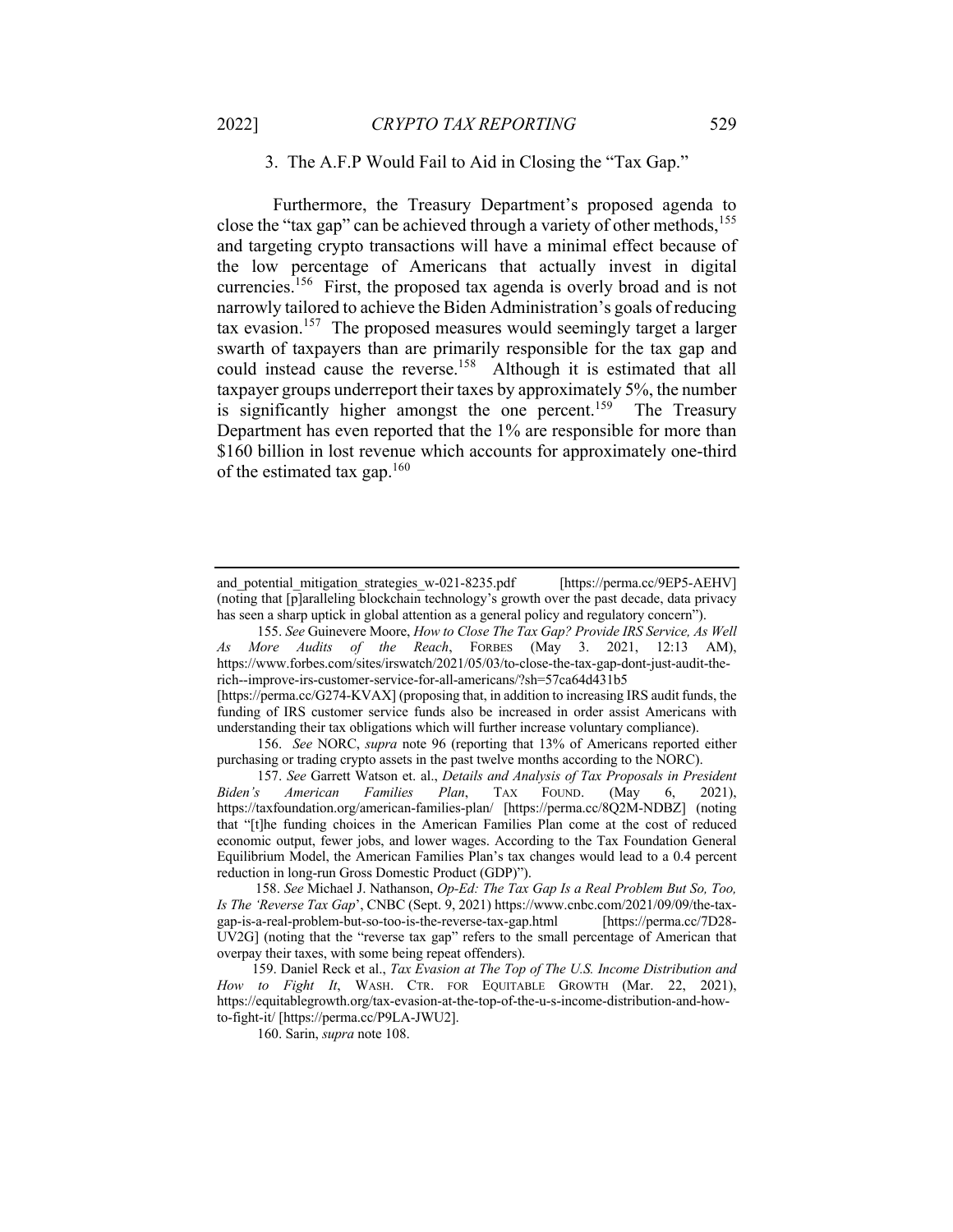Data suggests that the bottom half in terms of income distribution only accounted for 12% of tax evasion as recently as  $2010$ .<sup>161</sup> In the Washington Center for Equitable Growth's March 2021 report, research revealed that unreported income rises from around 7% for individuals in the bottom half of income distribution to almost  $25\%$  for the top  $1\%$ .<sup>162</sup> Also, even though there are individuals that underreport their income taxes, researchers have also reported the existence a "reverse tax gap" in which it is estimated that taxpayers overpaid their taxes in the amount of more than \$800 million.<sup>163</sup> Instead of focusing the reporting scheme on high value investors that repeatedly dodge the regulations within the tax system, the proposed measures would extend to include transactions from individuals that have a smaller net worth.<sup>164</sup>

Secondly, having a blanket rule that would apply universally is not feasible because there such a wide variation in the types of crypto. As noted earlier, there are now more than 17,000 different cryptos that are currently traded within the world's financial markets.<sup>165</sup> Bloomberg estimates the market's capitalization at over \$2 trillion as of August 2021.<sup>166</sup> These cryptos generally fall into two main categories: coins and tokens.167 While coins rely on their own blockchain and are intended as

162. John Guyton et al., *Tax Evasion at the Top of the Income Distribution: Theory and Evidence*, at 34, WASH. CTR. FOR EQUITABLE GROWTH, at 34 (Mar. 2021) https://equitablegrowth.org/working-papers/tax-evasion-at-the-top-of-the-incomedistribution-theory-and-evidence/ [https://perma.cc/8QCV-VW2U].

163. Nathanson, *supra* note 158*.*

164. *See* GEMINI*, The State of U.S. Crypto Report (2021),*  https://www.gemini.com/state-of-us-crypto [https://perma.cc/48Z6-W2FQ] (noting that their data reveals "that the 'average' cryptocurrency owner is a 38-year-old male making approximately \$111k a year . . . next wave of crypto buyers is also likely to be slightly older than current holders — with an average age of 44. They are also likely to have slightly less money to invest than those who are already crypto holders and are more likely to live in a small town or rural area than in an urban area, though it's also worth noting that the cryptocurious audience remains largely white").

165. Royal & Voigt, *supra* note 58.

 166. Ossinger, *supra* note 59 (noting that in August, "[c]rypto's market value rose to \$2.06 trillion on Saturday, according to CoinGecko, which tracks more than 8,800 coins").

167. *See Understanding the Different Types of Cryptocurrency*, SOFI (Sept. 17, 2021), https://www.sofi.com/learn/content/understanding-the-different-types-of-cryptocurrency [https://perma.cc/44MV-MSH5] (noting that "[d]ifferent types of crypto generally fall into

one of two categories: [c]oins, which can include Bitcoin and altcoins (non-Bitcoin

<sup>161.</sup> *See* William G. Gale & Aaron Krupkin, *How Big Is the Problem of Tax Evasion*, BROOKINGS INST. (Apr. 9, 2019), https://www.brookings.edu/blog/up-front/2019/04/09/howbig-is-the-problem-of-tax-evasion/ [https://perma.cc/S7WB-RN27] (noting that "[d]ata from 2001 – admittedly, some time ago – finds that households in the top income decile accounted for 61 percent of tax evasion, but just 44 percent of earned income, a ratio of about 1.4:1. (The evasion rate was even higher for those at the very top of the income distribution: Those in the top 1 percent accounted for 28 percent of tax evasion but 18 percent of income, a ratio of about 1.55:1)").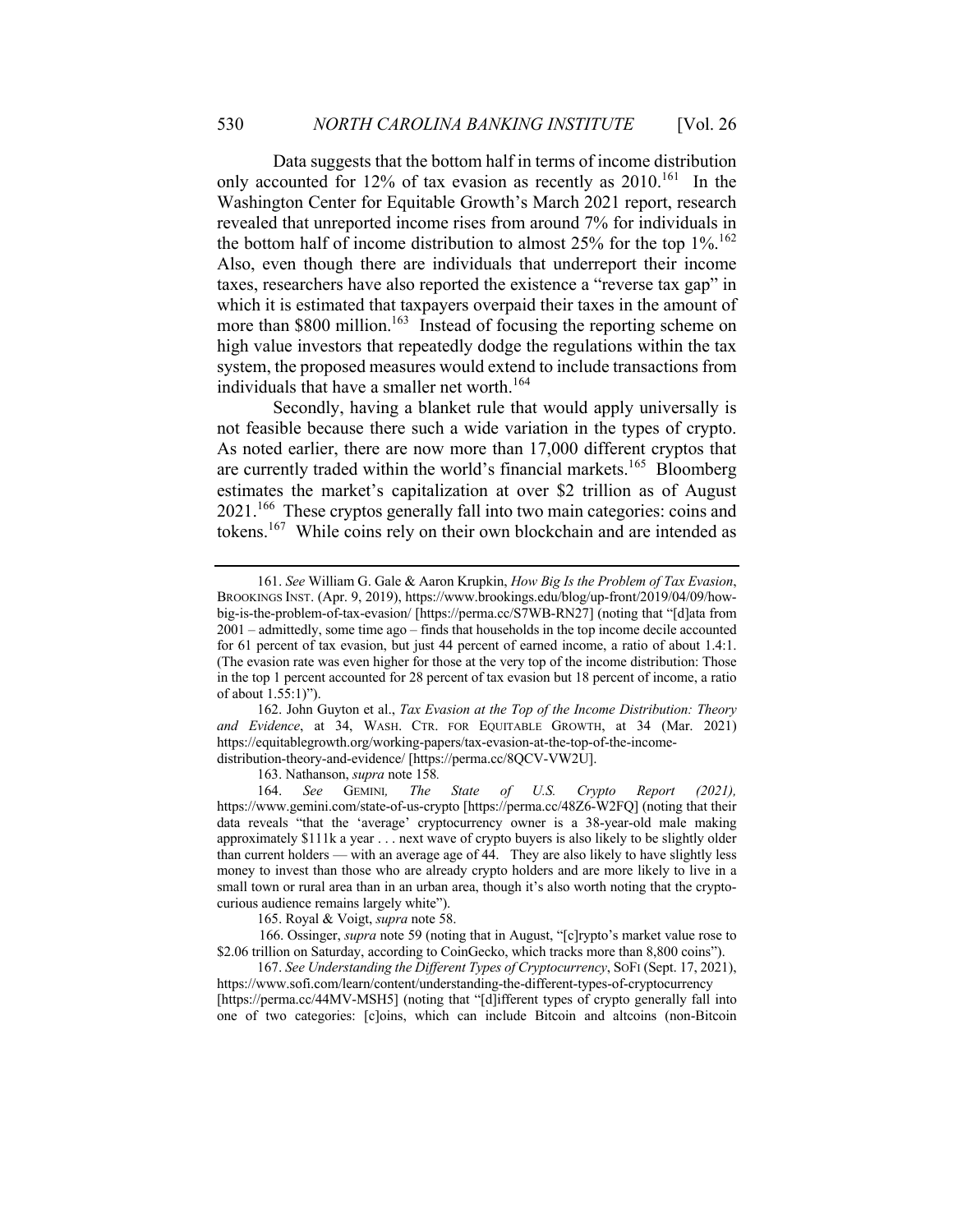a form of digital currency such as Bitcoin, tokens are considered programmable assets that provide users with units of value outside of the blockchain network.168 The most common forms of cryptos, including Bitcoin, Ethereum, Cardano, Tether, and Binance Coin ("BNB"), each have their own set of regulations and guidelines.<sup>169</sup> However, the Biden Administration's proposed regulations do not specify how they will be implemented on these various types of cryptos. $170$  In fact, the proposed regulations do not provide much detail into how these laws will be adaptable to each crypto's idiosyncratic guidelines nor how they will be imposed on non-citizens.<sup>171</sup> This is not to suggest that no reporting or regulation is needed but rather that "it's critical that regulators work with industry to come to sensible positions so that the full benefits of the technology can be realized."172

# 4. The A.F.P Would Fail to Curtail Crypto Being Used for Illicit Activities.

The second policy argument in curtailing illicit activities also fails because it relies on a false premise.<sup>173</sup> While some "don't welcome" currency that is so useful to kidnappers and extortionists,"<sup>174</sup> crypto

172. Kiernan, *supra* note 3.

cryptocurrencies)" and "[t]okens, which are programmable assets that live within the blockchain of a given platform").

<sup>168.</sup> *Id*.

<sup>169.</sup> *See id*. (detailing the ten most common cryptos by market capitalization).

<sup>170.</sup> *See Improving Tax Compliance*, *supra* note 14, at 94 (explaining that the proposed changes do not explicitly detail how the reforms will apply to different crypto asset types).

<sup>171.</sup> *See id*. at 92-93 (noting a lack of specifics on how the proposals will be implemented within the article).

<sup>173.</sup> *See* Shalini Nagarajan, *Bitcoin Anonymity Is Just a Big Myth - And Using It To Launder Dirty Money Is Stupid, A Crypto ATM Chief Says*, BUS.INSIDER (June 13, 2021, 7:00 AM), https://markets.businessinsider.com/news/currencies/bitcoin-anonymous-untraceablemyths-stupid-dirty-money-laundering-crypto-chief-2021-6 [https://perma.cc/TET6-UQ8Z] (noting that article quotes Ben Weiss, CEO of CoinFlip, as stating that crypto is "not anonymous. It's pseudo-anonymous . . . Bitcoin is actually more transparent in many ways than typical things in the financial system").

<sup>174.</sup> Suzanne Wooley, *Warren Buffet Wants to Make You Happier, Smarter and Richer*, BLOOMBERG (May 2, 2021, 11:52 AM), https://www.bloomberg.com/news/articles/2021-05-02/warren-buffett-tech-shares-arebargain-stock-picking-is-hard-buy-index-funds [https://perma.cc/F3TX-FSXP].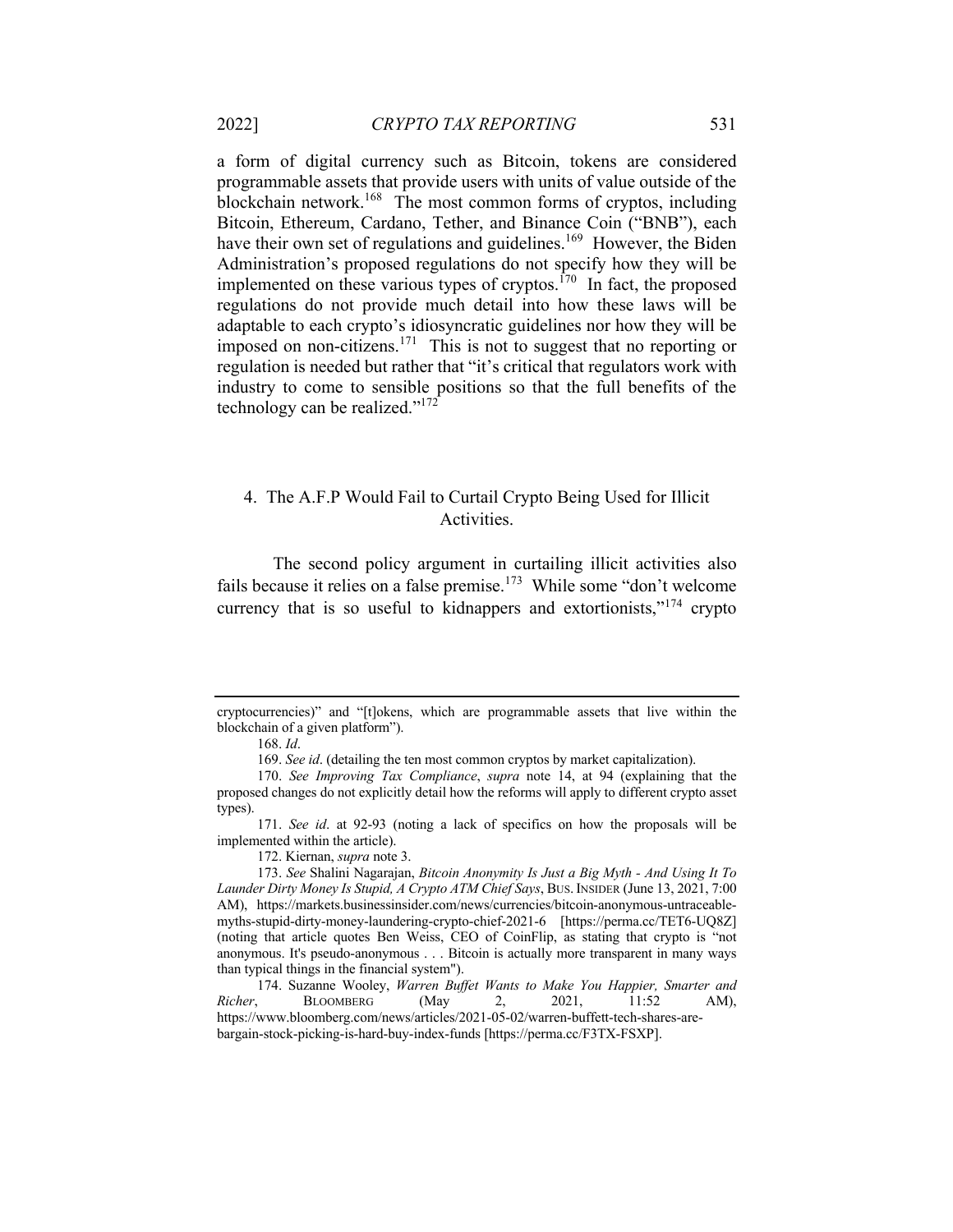enthusiasts have argued that these fears are exaggerated.<sup>175</sup> A recent Chainalysis<sup>176</sup> report has stipulated that illicit activity transactions have decreased in recent years to only account for .34%—approximately \$10 billion—of crypto transaction volume.<sup>177</sup> However, the report also notes that there has been explosive growth in ransomware attacks<sup>178</sup> which increased by approximately  $311\%$  since  $2019$ .<sup>179</sup> Chainalysis does stipulate though that one of the reasons for the decline in illicit activity is that overall crypto activity tripled between 2019 and 2020, i.e., a significantly higher number of transactions diluted the volume of illegal ones.180 Furthermore, fiat currencies are still the dominant form for financing illicit activities, with the UN estimating that \$1.6 trillion in cash is laundered each year. $181$ 

180. *See* CHAINALYSIS, *supra* note 176 ("In 2019, criminal activity represented 2.1% of all cryptocurrency transaction volume, or roughly \$21.4 billion worth of transfers. In 2020, the criminal share of all cryptocurrency activity fell to just 0.34%, or \$10.0 billion in transaction volume. One reason the percentage of criminal activity fell is because overall economic activity nearly tripled between 2019 and 2020.").

<sup>175.</sup> *See* Hailey Lennon, *False Narrative of Bitcoin's Role in Illicit Activity*, FORBES (Jan. 19, 2021, 9:37 PM), https://www.forbes.com/sites/haileylennon/2021/01/19/the-falsenarrative-of-bitcoins-role-in-illicit-activity/?sh=510daadf3432 [https://perma.cc/G7C6- PC2Z] (noting that some believe that the idea that cryptocurrency is mostly utilized for criminal activity is a "[f]alse [n]arrative").

<sup>176.</sup> *See* CHAINALYSIS, *Know What Happens on Blockchains,* https://www.chainalysis.com/company/ [https://perma.cc/9SNU-MYGC] (last visited Oct. 19, 2021) [hereinafter CHAINALYSIS] (Chainalysis Inc. is a blockchain data platform that provides data, software services, and research in more than sixty countries).

<sup>177.</sup> CHAINALYSIS, *Crypto Crime Summarized: Scams and Darknet Markets Dominated 2020 by Revenue, But Ransomware Is the Bigger Story* (Jan. 19, 2021), https://blog.chainalysis.com/reports/2021-crypto-crime-report-intro-ransomware-scamsdarknet-markets [https://perma.cc/9V2Y-T69B].

<sup>178.</sup> *See Stop Ransomware*, CISA, https://www.cisa.gov/stopransomware [https://perma.cc/XX8R-UCK9] (last visited Feb. 2, 2022) (explaining that the United States government defines ransomware as "a form of malware designed to encrypt files on a device, rendering any files and the systems that rely on them unusable" which then are ransomed by malicious actor).

<sup>179.</sup> Kate Rooney, *Overall Bitcoin-Related Crime Fell Last Year, But One Type Of Crypto Hack Is Booming*, CNBC (Jan. 24, 2021, 8:52 AM), https://www.cnbc.com/2021/01/24/overall-bitcoin-related-crime-fell-last-year-but-one-typeof-crypto-hack-is-booming.html [https://perma.cc/E7LY-NZ8Z].

 <sup>181.</sup> *FACT CHECK: Crypto Is Increasingly Being Used for Criminal Activity and Is a Haven For Illicit Finance*, COINBASE, https://blog.coinbase.com/fact-check-crypto-isincreasingly-being-used-for-criminal-activity-and-is-a-haven-for-illicit-856a71dfb399 [https://perma.cc/UMZ2-H885]; *see also Tax Abuse, Money Laundering and Corruption Plague Global Finance*, U.N. (Sept. 24, 2020) https://www.un.org/development/desa/en/news/financing/facti-interim-report.html [https://perma.cc/PYH2-YKTA] (noting that the United Nations estimates that "\$7 trillion in private wealth [is] hidden in haven countries, with 10% of world GDP held offshore" and that money laundering accounts "around \$1.6 trillion per year, or 2.7% of global GDP").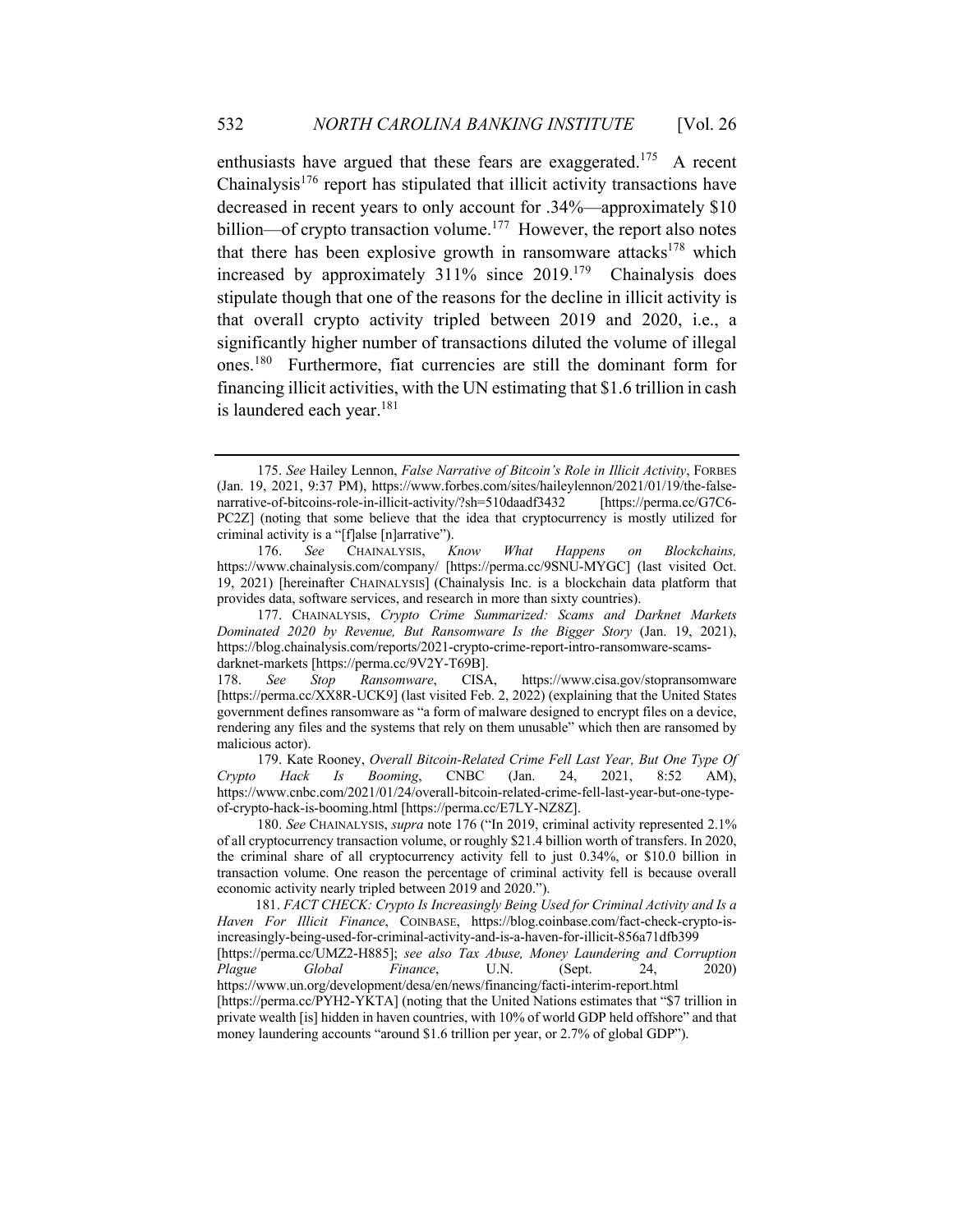Essentially, the Tax Compliance Agenda is attempting to "fix" an issue with the wrong solution. Instead of a reporting tax scheme raising investor confidence or assuaging privacy concerns, it will instead be utilized as a vehicle to generate revenue for the federal government.<sup>182</sup> Also, the Treasury Department does not currently have the complex digital infrastructure that is needed to actually police and monitor crypto transactions.<sup>183</sup> There are other remedial measures the government can consider, such as regulation through the S.E.C. or the Department of Justice to regulate cryptos.<sup>184</sup>

#### IV. POTENTIAL IMPACT ON PEOPLE OF COLOR

 President Biden's A.F.P will also constitute a failure if enacted because the tax policy proposal would ultimately harm the American families it was designed to assist. As mentioned earlier, there are significantly fewer Black American households that report owning stocks in comparison to white households according to the Federal Reserve.<sup>185</sup> People of color already experience significant barriers in investing through traditional channels. 186 This can have devastating effects on the

[https://perma.cc/VJ9N-YT95] ("IRS funding has been cut by 20% in the past decade, and 20,000 people are projected to leave the IRS through attrition in the next several years. Also, the 50-year-old computer system is in need of an upgrade.").

184. *See Monaco Announcement*, *supra* note 123 (noting the establishment of the National Cryptocurrency Enforcement Team (NCET) at the U.S. Department of Justice).

185. *See* Choe, *supra* note 103 (noting that "[e]xperts say chief among them is a longstanding preference by many Black investors for safer places to put their money — the legacy, some say, of decades of discrimination and fear . . . Black people have also often lacked the opportunity to build up wealth, park it in the market and watch it grow over time").

186. Erin C. Perkins, *Tackling Disparities in Finance for Black and African Americans*, MONEYGEEK (Aug. 4, 2021), https://www.moneygeek.com/financialplanning/resources/black-african-american/ [https://perma.cc/79ZW-D4QB] (explaining that "[t]he TIAA Institute-GFLEC Personal Finance Index (P-Fin Index), a survey that measures financial literacy, revealed African Americans demonstrated a low level of financial literacy

<sup>182.</sup> *See* Marcy Gordon, *Explainer: How Cryptocurrency Fits Into Infrastructure Bill*, ASSOCIATED PRESS NEWS (Aug. 10, 2021), https://apnews.com/article/technology-joe-bidenbusiness-bills-cryptocurrency-92628a41124230448f65fdeb89ffad7d [https://perma.cc/K6JZ-5LEM] (explaining that the infrastructure bill that includes tax-reporting requirements is expected to raise approximately \$28 billion over the next decade).

<sup>183.</sup> *See* The Editorial Board, *Regardless of Whether Proceeds Fund Infrastructure, The IRS Needs More Funding*, PITTSBURGH POST-GAZETTE (July 30, 2021, 12:00 AM), https://www.post-gazette.com/opinion/editorials/2021/07/30/Regardless-of-whetherproceeds-fund-infrastructure-the-IRS-needs-more-funding/stories/202107280010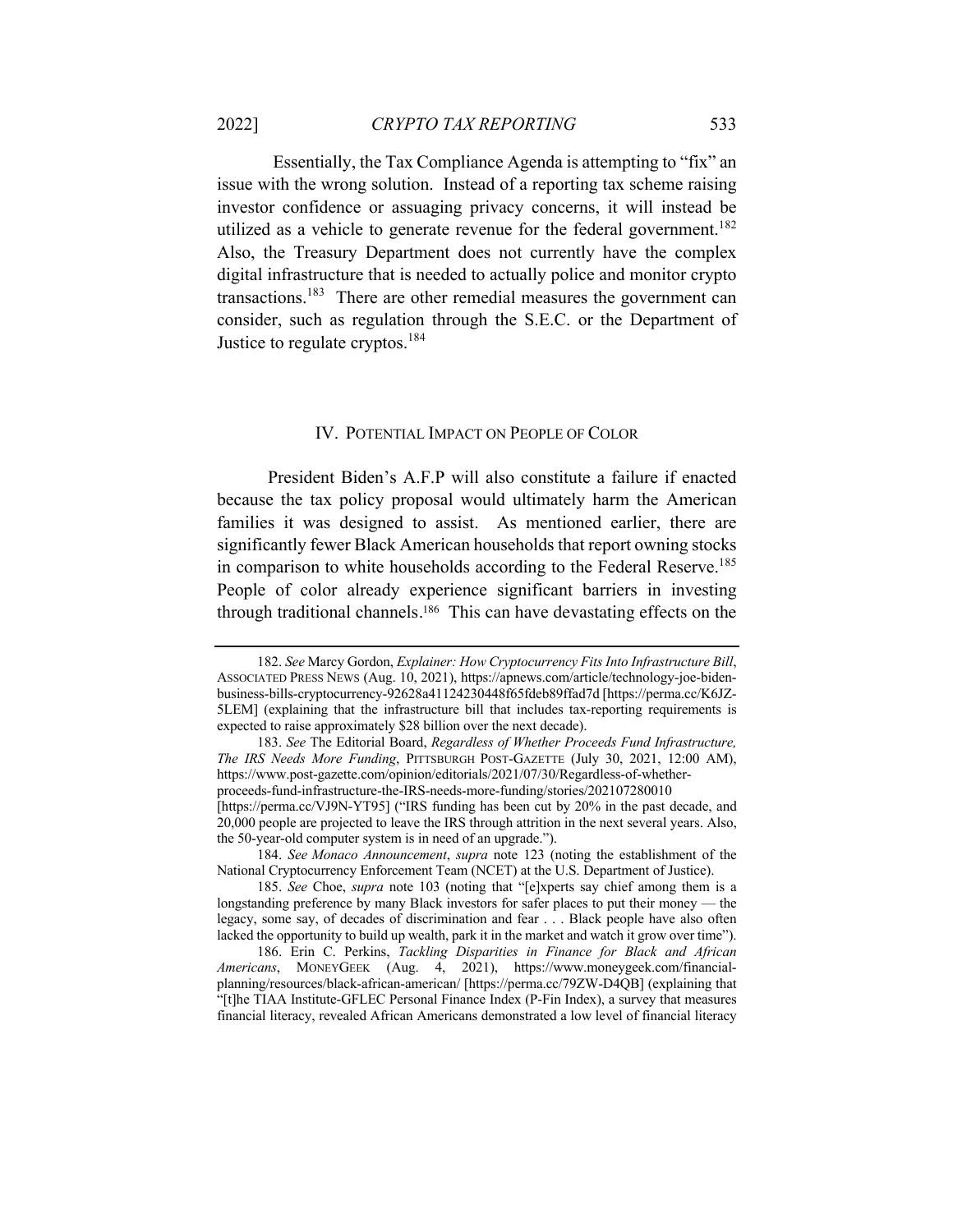ability to accumulate wealth, with the typical Black family reportedly having less than \$13 in wealth for every \$100 held by the average white family.<sup>187</sup> It can also impact net worth—separate from cumulative wealth–with the average Black householding reporting an average of net worth of \$24,100 versus \$189,000 for the average white, non-Hispanic household according to the Federal Reserve.<sup>188</sup>

Many cite discriminatory practices, including the lack of access to capital, as being the source of the wealth disparity. 189 For example, there are only around 1,200 certified Black financial planners out of more than 87,000 in the United State—representing only 13% of the financial advisor community.190 A columnist at the Washington Post remarking that, "[t]hose who like to pigeonhole Blacks as financial illiterates argue that the disparity results from the failure of Blacks to comprehend the importance of investing . . . [this] viewpoint ignores the history of slavery and its enduring impact on the descendants of enslaved people."191 Although there is not a direct correlation, the Federal Reserve has noted gaps in a myriad of investment channels, with only 44% of Black families reporting having at least one retirement account as opposed to 65% of white families.<sup>192</sup> According to a recent economic paper, the bull market in the 1990s increased white wealth by about \$400,000 per decade whilst Black wealth only rose by less than \$10,000.193

John Rogers, founder and co-CEO of Ariel Investments remarked that, "[w]e didn't have a grandfather or aunt or uncle or mom and dad educating us on the markets because they didn't benefit from it because of historical discrimination in this country."194 He continued "[t]here

<sup>. . .</sup> Black people received the highest scores in knowledge on borrowing and managing debt while their lowest score was in comprehending risk and uncertainty, insuring, investing and go-to information source").

<sup>187.</sup> Choe, *supra* note 103.

<sup>188.</sup> *Id.*

<sup>189.</sup> *See id.* (noting that restricted access to affordable housing via redlining and "lower rates of stock ownership" contribute to the difference in wealth).

<sup>190.</sup> *Id.*

<sup>191.</sup> Michelle Singletary, *The Legacy of Slavery Made My Grandmother Fear Investing*, WASH. POST (Oct. 9, 2020), https://www.washingtonpost.com/business/2020/10/09/black-slavery-investment-stockmarket/ [https://perma.cc/8PSX-Y32].

<sup>192.</sup> *Id*.

<sup>193.</sup> Suzanne Wooley*, The Bull Market in Stocks Has Blown Past Many Black Americans*, BLOOMBERG (Feb. 25, 2021, 8:00 AM), https://www.bloomberg.com/news/articles/2021-02-25/stock-market-news-bull-market-hasblown-past-many-black-americans [https://perma.cc/RU8U-42NS].

<sup>194.</sup> Choe, *supra* note 103.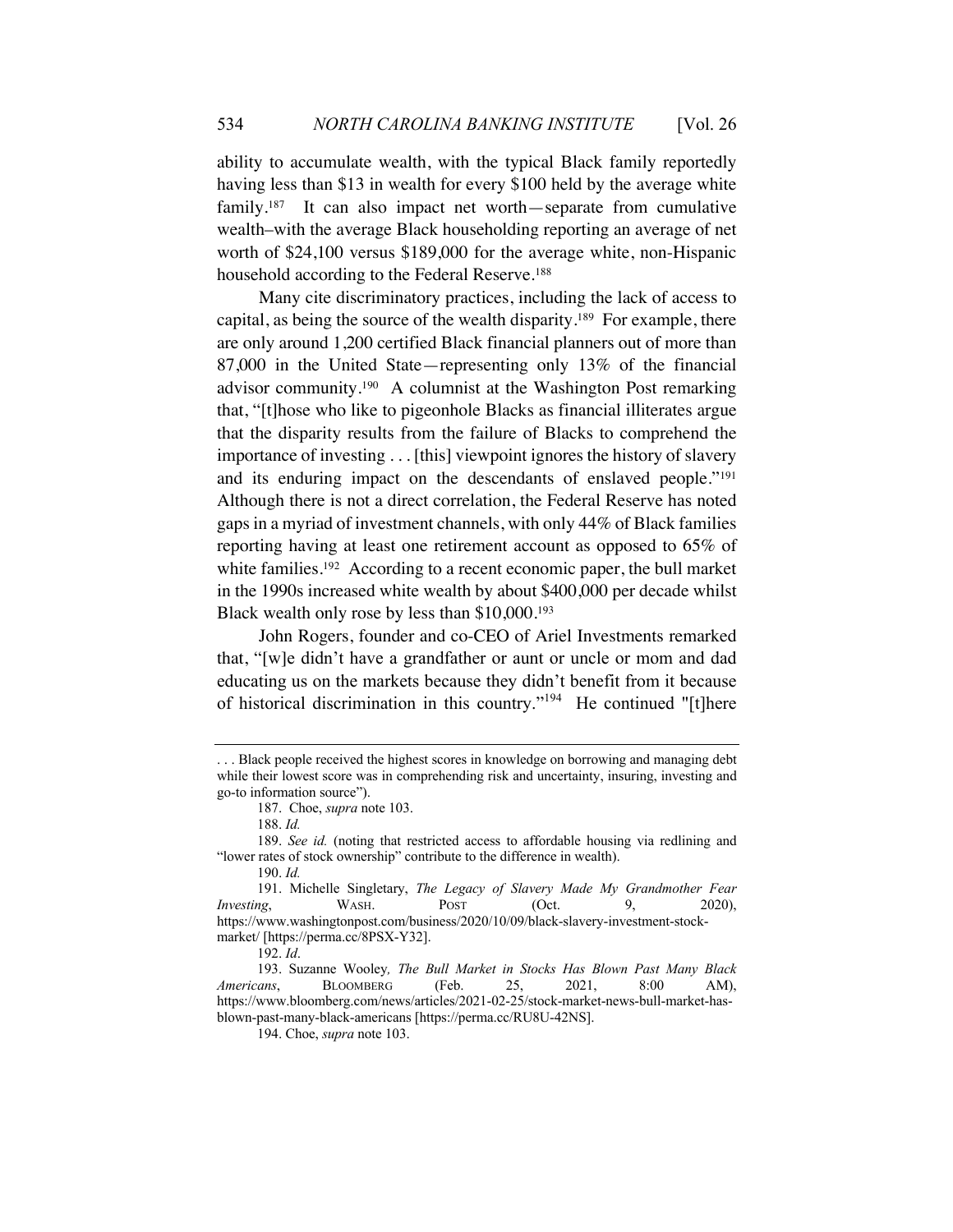isn't a passing down of knowledge from generation to generation . . . It's the opposite of what I hear from Warren Buffett about the magic of compound interest and how much wealth has been created since he was born . . . Those kinds of stories don't happen in Black communities."195 The amalgamation of these issues only furthers the widening of the racial wealth gap, with the average white family reportedly having a net worth nearly ten times greater than that of a Black family as of 2016.<sup>196</sup> The Federal Reserve has also reported that African Americans only hold approximately 3.8% of \$116 trillion in wealth in the United States.<sup>197</sup>

As such, some minorities view cryptos as a way to build generational wealth.198 During the annual Black Blockchain Summit, Tony Perkins, a MIT-trained computer scientist, remarked that "[African Americans] can operate on an even playing field in the digital world."<sup>199</sup> However, the proposed regulations could negatively affect investors, including those of color, from being able to operate on that even playing field. Notably, the current tax scheme is already burdensome on the middle class and so further regulation would further exacerbate the burden.<sup>200</sup> Although President Biden has announced policies to enable economic opportunity for Black Americans,<sup>201</sup> his administration is proposing legislation that would work directly against

<sup>195.</sup> *Id*.

<sup>196.</sup> *See* Kriston Mcintosh et al., *Examining the Black-White Wealth Gap*, BROOKINGS INST. (Feb. 27, 2020), https://www.brookings.edu/blog/up-front/2020/02/27/examining-theblack-white-wealth-gap/ [https://perma.cc/42BE-GCJR] (noting that "[a]t \$171,000, the net worth of a typical white family is nearly ten times greater than that of a Black family (\$17,150) in 2016").

<sup>197.</sup> Hale, *supra* note 105.

<sup>198.</sup> *See* Ross, *supra* note 29 (remarking that some attendees at the 2021 Black Blockchain Summit are "rallying around the idea that [crypto] is the boon that Black America needs").

<sup>199.</sup> *Id*.

<sup>200.</sup> *See The Distribution of Household Income, 2016*, CONG. BUDGET OFF. (July 9, 2019), https://www.cbo.gov/publication/55413 [https://perma.cc/X3YZ-EZHV] (explaining that "income inequality was greater in 2016 than it was in 1979" due to the difference in growth rates for average household income before transfers and taxes).

<sup>201.</sup> *See Executive Order on White House Initiative on Advancing Educational Equity, Excellence, and Economic Opportunity for Black Americans*, WHITE HOUSE (Oct. 19, 2021), https://www.whitehouse.gov/briefing-room/presidential-actions/2021/10/19/executive-

order-on-white-house-initiative-on-advancing-educational-equity-excellence-and-economicopportunity-for-black-americans/ [https://perma.cc/GP8Z-B837] (remarking that it is "[i]t is the policy of [the Biden] Administration to advance educational equity, excellence, and economic opportunity for Black Americans and communities from early childhood until their chosen career"*)*; *see also* Exec. Order No. 14050, 86 Fed. Reg. 58551 (2021) (outlining the Biden Administration's economic, educational and social plan to increase upward mobility for Black Americans).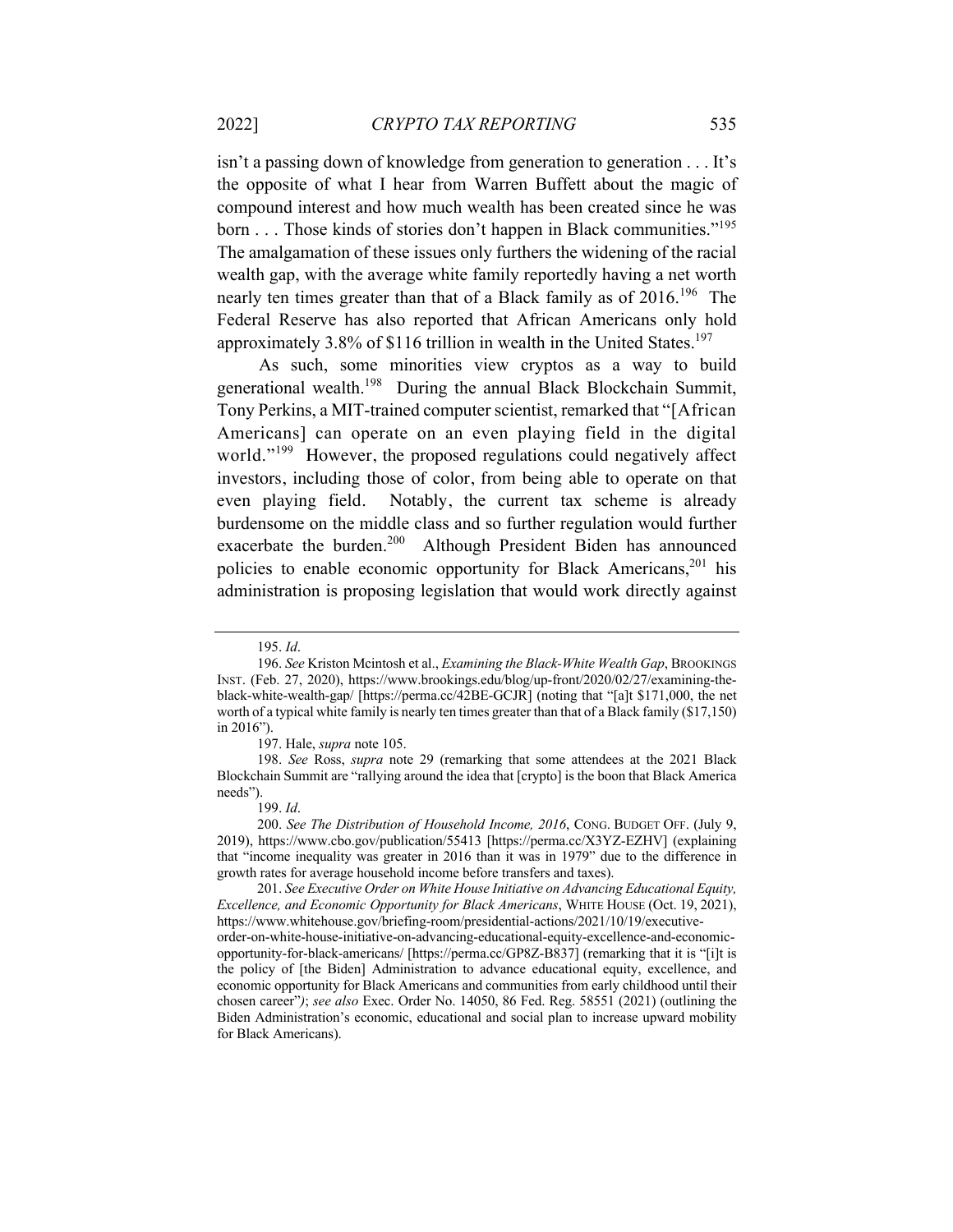this objective. Eliminating systemic barriers that preclude minority investors is not a simple fix, but this does not mean that the Biden Administration should enact legislation that would only further contribute to these barriers.

## V. CONCLUSION

The policy implications of the American Families Plan could have unprecedented effects on the anonymity of cryptos. Although the proposed regulations could increase investor confidence in digital currencies, these regulations could cause a significant decline in network usage as some users would still prefer for their transactions to occur in private. Notably, these regulations could promulgate further reform with blockchain technology as required government reporting could lead to significant infrastructural changes with regards in public and private networks. Lastly, increased regulation would have a negative effect on crypto investors of color, many of whom are already significantly disadvantaged in accumulating wealth.

Presently, the future as to the passage of the proposed legislation is uncertain.<sup>202</sup> As of December 2021, the A.F.P., through its integration into the Build Back Better Act has passed through the United States House of Representatives in November 2021, but is currently in limbo in the United States Senate.<sup>203</sup> A small cohort of Democratic Senators along with a larger swarth of their Republican colleagues, have voiced opposition to the bill, with some arguing that it's overly broad.204 In a statement released on December 19th, Senator Joe Manchin (D-WV) reasoned that, "[his] Democratic colleagues in Washington are determined to dramatically reshape our society in a way that leaves our country even more vulnerable to the threats we face" and as such is

<sup>202.</sup> *See* Emily Cochrase & Catie Edmondson*, Manchin Pulls Support From Biden's Social Policy Bill, Imperiling Its Passage*, N.Y. TIMES (Dec. 19, 2021), https://www.nytimes.com/2021/12/19/us/politics/manchin-build-back-better.html

<sup>[</sup>https://perma.cc/YV2C-MJ9T] (explaining that Senator Manchin (D-VA) removed his support from President Biden's social bill in December 2021 due to concerns about the national debt, inflation, etc.); *see also* Build Back Better Act, H.R. 5376, 117th Cong. § 138151 (2021) (referring to the Build Back Better Act passed by the U.S. House of Representatives on November 19, 2021).

<sup>203.</sup> *Id*.

<sup>204.</sup> *See id*. (with Senator Ben Sasse (R-NE) remarking that "President Biden's megaspending bill is dead, and Joe Manchin put the nail in the coffin . . . With a divided country, a 50-50 Senate and blowout inflation, the American people don't want to upend this country with nakedly partisan legislation").